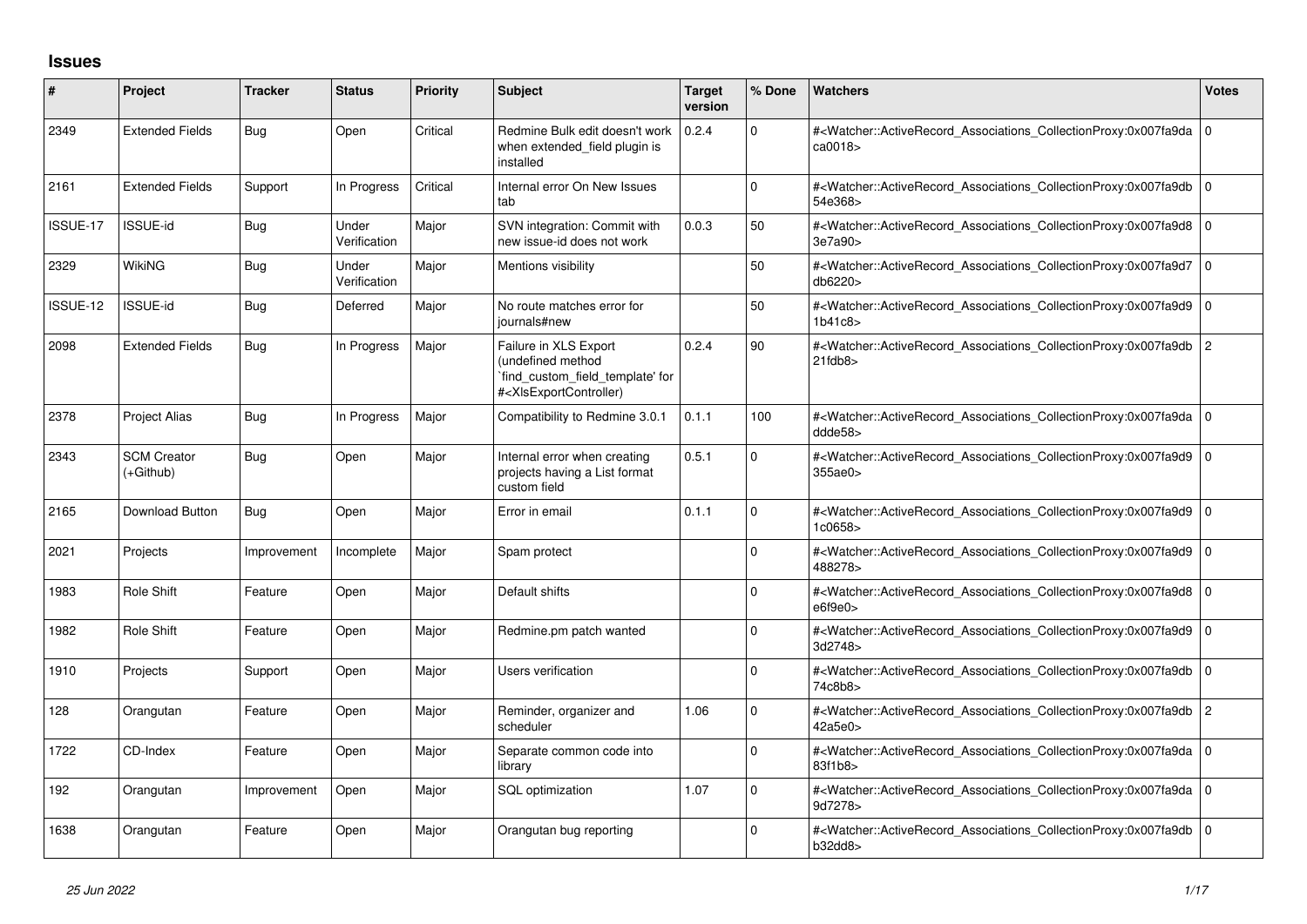| $\vert$ # | Project                         | <b>Tracker</b> | <b>Status</b>         | <b>Priority</b> | <b>Subject</b>                                                             | <b>Target</b><br>version | % Done         | <b>Watchers</b>                                                                                                                                           | <b>Votes</b>   |
|-----------|---------------------------------|----------------|-----------------------|-----------------|----------------------------------------------------------------------------|--------------------------|----------------|-----------------------------------------------------------------------------------------------------------------------------------------------------------|----------------|
| 1602      | Orangutan::Redmin<br>e          | Improvement    | Open                  | Major           | Textile support                                                            | 1.07                     | $\Omega$       | # <watcher::activerecord_associations_collectionproxy:0x007fa9dbf 0<br=""  ="">b9d48</watcher::activerecord_associations_collectionproxy:0x007fa9dbf>     |                |
| 2447      | <b>Extended Fields</b>          | <b>Bug</b>     | <b>New</b>            | Normal          | Support Redmine 4.0<br>NoMethodError: undefined<br>method 'attr_protected' |                          | 0              | # <watcher::activerecord_associations_collectionproxy:0x007fa9d9<br>42d008&gt;</watcher::activerecord_associations_collectionproxy:0x007fa9d9<br>         | l O            |
| 2318      | <b>Extended Fields</b>          | Bug            | In Progress           | Normal          | Issues as pdf                                                              | 0.2.4                    | 90             | # <watcher::activerecord_associations_collectionproxy:0x007fa9d9f 0<br=""  ="">2e6f0</watcher::activerecord_associations_collectionproxy:0x007fa9d9f>     |                |
| 2438      | WikiNG                          | Feature        | Open                  | Normal          | Screen text                                                                | 1.1.1                    | $\Omega$       | # <watcher::activerecord associations="" collectionproxy:0x007fa9db<br="">801448&gt;</watcher::activerecord>                                              | $\overline{0}$ |
| ISSUE-16  | ISSUE-id                        | Omission       | Open                  | Normal          | Search by new issue-id does<br>not work                                    | 0.0.3                    | 0              | # <watcher::activerecord_associations_collectionproxy:0x007fa9da<br>6c0b98&gt;</watcher::activerecord_associations_collectionproxy:0x007fa9da<br>         | l o            |
| 2341      | <b>Project Alias</b>            | Patch          | Under<br>Verification | Normal          | Underscore support for<br>Redmine                                          | 0.1.1                    | $\Omega$       | # <watcher::activerecord_associations_collectionproxy:0x007fa9daf 0<br=""  ="">f4228&gt;</watcher::activerecord_associations_collectionproxy:0x007fa9daf> |                |
| 2365      | <b>Extended Fields</b>          | Feature        | In Progress           | Normal          | Adding Redmine 3.0 support                                                 | 0.2.4                    | 50             | # <watcher::activerecord associations="" collectionproxy:0x007fa9db<br="">b4dc0&gt;</watcher::activerecord>                                               | $\overline{0}$ |
| 2440      | <b>WikiNG</b>                   | Bug            | Open                  | Normal          | Footnotes ignore < pre >                                                   | 1.1.1                    | 0              | # <watcher::activerecord_associations_collectionproxy:0x007fa9db<br>594e58&gt;</watcher::activerecord_associations_collectionproxy:0x007fa9db<br>         | l o            |
| 2439      | Red-Andy                        | Support        | In Progress           | Normal          | Text color in add menu $(+)$ is<br>too dark                                | 1.10                     | 90             | # <watcher::activerecord_associations_collectionproxy:0x007fa9da<br>5d4a68&gt;</watcher::activerecord_associations_collectionproxy:0x007fa9da<br>         | l O            |
| 2437      | <b>WikiNG</b>                   | Feature        | Open                  | Normal          | Ultra-HD-ready graphics                                                    |                          | $\overline{0}$ | # <watcher::activerecord_associations_collectionproxy:0x007fa9d9<br>e25a10&gt;</watcher::activerecord_associations_collectionproxy:0x007fa9d9<br>         | l 0            |
| 2436      | <b>WikiNG</b>                   | Bug            | Incomplete            | Normal          | Autocomplete debounce does<br>not work as expected                         |                          | 50             | # <watcher::activerecord_associations_collectionproxy:0x007fa9da<br>c73ba8</watcher::activerecord_associations_collectionproxy:0x007fa9da<br>             | l o            |
| 2346      | <b>Project Sections</b>         | Bug            | Incomplete            | Normal          | Project list shifts when there are<br>more text in sidebar                 |                          | $\mathbf{0}$   | # <watcher::activerecord associations="" collectionproxy:0x007fa9d8<br="">b730c0&gt;</watcher::activerecord>                                              | 0              |
| 2322      | WikiNG                          | Bug            | Deferred              | Normal          | Viewing user pages does not<br>work after rename                           |                          | 0              | # <watcher::activerecord_associations_collectionproxy:0x007fa9da<br>c97c60&gt;</watcher::activerecord_associations_collectionproxy:0x007fa9da<br>         | l 0            |
| ISSUE-15  | ISSUE-id                        | Omission       | Open                  | Normal          | Searching #ISSUE-id                                                        |                          | $\Omega$       | # <watcher::activerecord_associations_collectionproxy:0x007fa9d8<br>6e9518&gt;</watcher::activerecord_associations_collectionproxy:0x007fa9d8<br>         | l 0            |
| 2105      | <b>SCM Creator</b><br>(+Github) | Feature        | Open                  | Normal          | Integrate with existing scm<br>system                                      |                          | $\Omega$       | # <watcher::activerecord associations="" collectionproxy:0x007fa9da<br="">9976a0&gt;</watcher::activerecord>                                              | l O            |
| 2431      | Projects                        | Improvement    | <b>New</b>            | Normal          | Fix location of known hosts for<br>www-data                                |                          | 0              | # <watcher::activerecord associations="" collectionproxy:0x007fa9db<br="">9aa128&gt;</watcher::activerecord>                                              | 0              |
| 2430      | CD-Index                        | Feature        | Open                  | Normal          | (Non-)interactive mode for<br>cdindex                                      |                          | $\Omega$       | # <watcher::activerecord_associations_collectionproxy:0x007fa9da 0<br=""  ="">d58a00&gt;</watcher::activerecord_associations_collectionproxy:0x007fa9da>  |                |
| 1733      | CD-Index                        | Feature        | Open                  | Normal          | Put more info about the media<br>into header                               |                          | $\Omega$       | # <watcher::activerecord_associations_collectionproxy:0x007fa9d9<br>4be0a8&gt;</watcher::activerecord_associations_collectionproxy:0x007fa9d9<br>         | l 0            |
| 2429      | CD-Index                        | Feature        | Incomplete            | Normal          | Flag for broken media                                                      |                          | 0              | # <watcher::activerecord_associations_collectionproxy:0x007fa9da 0<br=""  ="">d299a8&gt;</watcher::activerecord_associations_collectionproxy:0x007fa9da>  |                |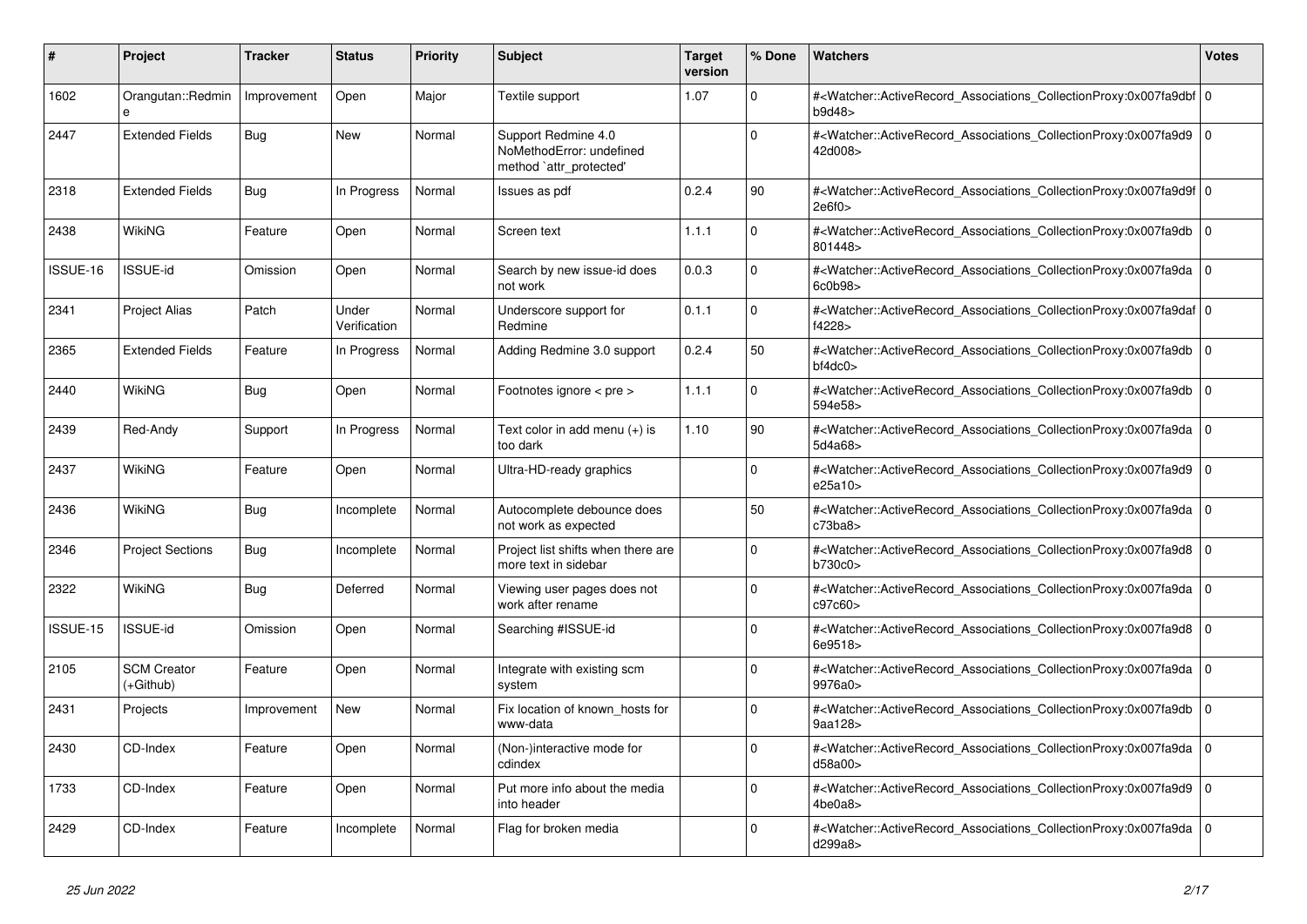| #    | Project                         | <b>Tracker</b> | <b>Status</b>         | <b>Priority</b> | <b>Subject</b>                                   | <b>Target</b><br>version | % Done   | <b>Watchers</b>                                                                                                                                                                | <b>Votes</b> |
|------|---------------------------------|----------------|-----------------------|-----------------|--------------------------------------------------|--------------------------|----------|--------------------------------------------------------------------------------------------------------------------------------------------------------------------------------|--------------|
| 2427 | CD-Index                        | Feature        | Incomplete            | Normal          | Tags                                             |                          | $\Omega$ | # <watcher::activerecord associations="" collectionproxy:0x007fa9da<br="">7da718&gt;</watcher::activerecord>                                                                   | $\mathbf 0$  |
| 2426 | CD-Index                        | Feature        | Incomplete            | Normal          | Tool to modify data (cdmodify?)                  |                          | $\Omega$ | # <watcher::activerecord_associations_collectionproxy:0x007fa9d9 0<br=""  =""><math>56</math>fce<math>0</math></watcher::activerecord_associations_collectionproxy:0x007fa9d9> |              |
| 2425 | CD-Index                        | Feature        | <b>New</b>            | Normal          | Content rating data for images<br>and videos     |                          | $\Omega$ | # <watcher::activerecord associations="" collectionproxy:0x007fa9db<br="">583888&gt;</watcher::activerecord>                                                                   | $\mathbf 0$  |
| 2424 | CD-Index                        | Feature        | New                   | Normal          | Option to skip thumbnail(s)                      |                          | $\Omega$ | # <watcher::activerecord 0<br="" associations="" collectionproxy:0x007fa9da=""  ="">be2e78</watcher::activerecord>                                                             |              |
| 1985 | <b>Project Alias</b>            | Patch          | Deferred              | Normal          | Redmine.pm for Git supporting<br>project-aliases |                          | $\Omega$ | # <watcher::activerecord_associations_collectionproxy:0x007fa9db<br>507288&gt;</watcher::activerecord_associations_collectionproxy:0x007fa9db<br>                              | $\mathbf 0$  |
| 2325 | <b>SCM Creator</b><br>(+Github) | Bug            | Incomplete            | Normal          | Cannot add existing github repo                  |                          | $\Omega$ | # <watcher::activerecord associations="" collectionproxy:0x007fa9db<br="">2a3730&gt;</watcher::activerecord>                                                                   | $\Omega$     |
| 2290 | <b>SCM Creator</b><br>(+Github) | Patch          | Under<br>Verification | Normal          | Various improvements to plugin                   | 0.5.1                    | 70       | # <watcher::activerecord_associations_collectionproxy:0x007fa9da 0<br=""  ="">d45a90&gt;</watcher::activerecord_associations_collectionproxy:0x007fa9da>                       |              |
| 2416 | Projects                        | Feature        | <b>New</b>            | Normal          | Starred issues                                   |                          | $\Omega$ | # <watcher::activerecord associations="" collectionproxy:0x007fa9db<br="">79a0b8&gt;</watcher::activerecord>                                                                   | $\mathbf 0$  |
| 2359 | <b>Extended Fields</b>          | <b>Bug</b>     | In Progress           | Normal          | Extended fields plugin breaks<br>PDF export      | 0.2.4                    | 90       | # <watcher::activerecord_associations_collectionproxy:0x007fa9d9  <br="">e4ccf0</watcher::activerecord_associations_collectionproxy:0x007fa9d9>                                | $\mathbf 0$  |
| 2261 | <b>Extended Fields</b>          | <b>Bug</b>     | Incomplete            | Normal          | issues PDF view and<br>descriptions              | 0.2.4                    | $\Omega$ | # <watcher::activerecord_associations_collectionproxy:0x007fa9db  <br="">04e728&gt;</watcher::activerecord_associations_collectionproxy:0x007fa9db>                            | $\Omega$     |
| 1969 | Projects                        | Improvement    | Open                  | Normal          | Vote plugin                                      |                          | $\Omega$ | # <watcher::activerecord 0<br="" associations="" collectionproxy:0x007fa9da=""  ="">e498d8&gt;</watcher::activerecord>                                                         |              |
| 2363 | Sidebar Content                 | Patch          | Under<br>Verification | Normal          | Sidebar Redmine 3.0.0                            | 0.2.0                    | $\Omega$ | # <watcher::activerecord_associations_collectionproxy:0x007fa9d8 0<br=""  ="">2d7880&gt;</watcher::activerecord_associations_collectionproxy:0x007fa9d8>                       |              |
| 2407 | Sidebar Content                 | Feature        | Open                  | Normal          | Improve support of Wiki page<br>on sidebar       | 0.2.0                    | $\Omega$ | # <watcher::activerecord associations="" collectionproxy:0x007fa9db<br="">e15690&gt;</watcher::activerecord>                                                                   | $\mathbf 0$  |
| 2384 | Hooks Manager                   | <b>Bug</b>     | In Progress           | Normal          | Redmine v3?                                      | 1.0.2                    | 50       | # <watcher::activerecord_associations_collectionproxy:0x007fa9db  <br="">ae2388&gt;</watcher::activerecord_associations_collectionproxy:0x007fa9db>                            | $\mathbf 0$  |
| 2404 | <b>RedPress</b>                 | <b>Bug</b>     | Incomplete            | Normal          | Redmine now requires POST<br>for logout          |                          | $\Omega$ | # <watcher::activerecord_associations_collectionproxy:0x007fa9db 0<br=""  ="">aaa960&gt;</watcher::activerecord_associations_collectionproxy:0x007fa9db>                       |              |
| 2401 | <b>Project Sections</b>         | Improvement    | Open                  | Normal          | Section support for Extended<br><b>Fields</b>    |                          | $\Omega$ | # <watcher::activerecord associations="" collectionproxy:0x007fa9db<br="">a1f7e8</watcher::activerecord>                                                                       | $\mathbf 0$  |
| 2400 | Projects                        | Support        | <b>New</b>            | Normal          | Redmine < 3.x clean up                           |                          | $\Omega$ | # <watcher::activerecord associations="" collectionproxy:0x007fa9d9<br="">c99d90&gt;</watcher::activerecord>                                                                   | $\Omega$     |
| 2399 | Projects                        | Support        | <b>New</b>            | Normal          | ChiliProject cleanup                             |                          | $\Omega$ | # <watcher::activerecord 0<br="" associations="" collectionproxy:0x007fa9da=""  ="">a60438&gt;</watcher::activerecord>                                                         |              |
| 2383 | <b>Extended Fields</b>          | Feature        | Open                  | Normal          | Multiselect for Project fields                   |                          | $\Omega$ | # <watcher::activerecord 0<br="" associations="" collectionproxy:0x007fa9d8f=""  ="">a73d0&gt;</watcher::activerecord>                                                         |              |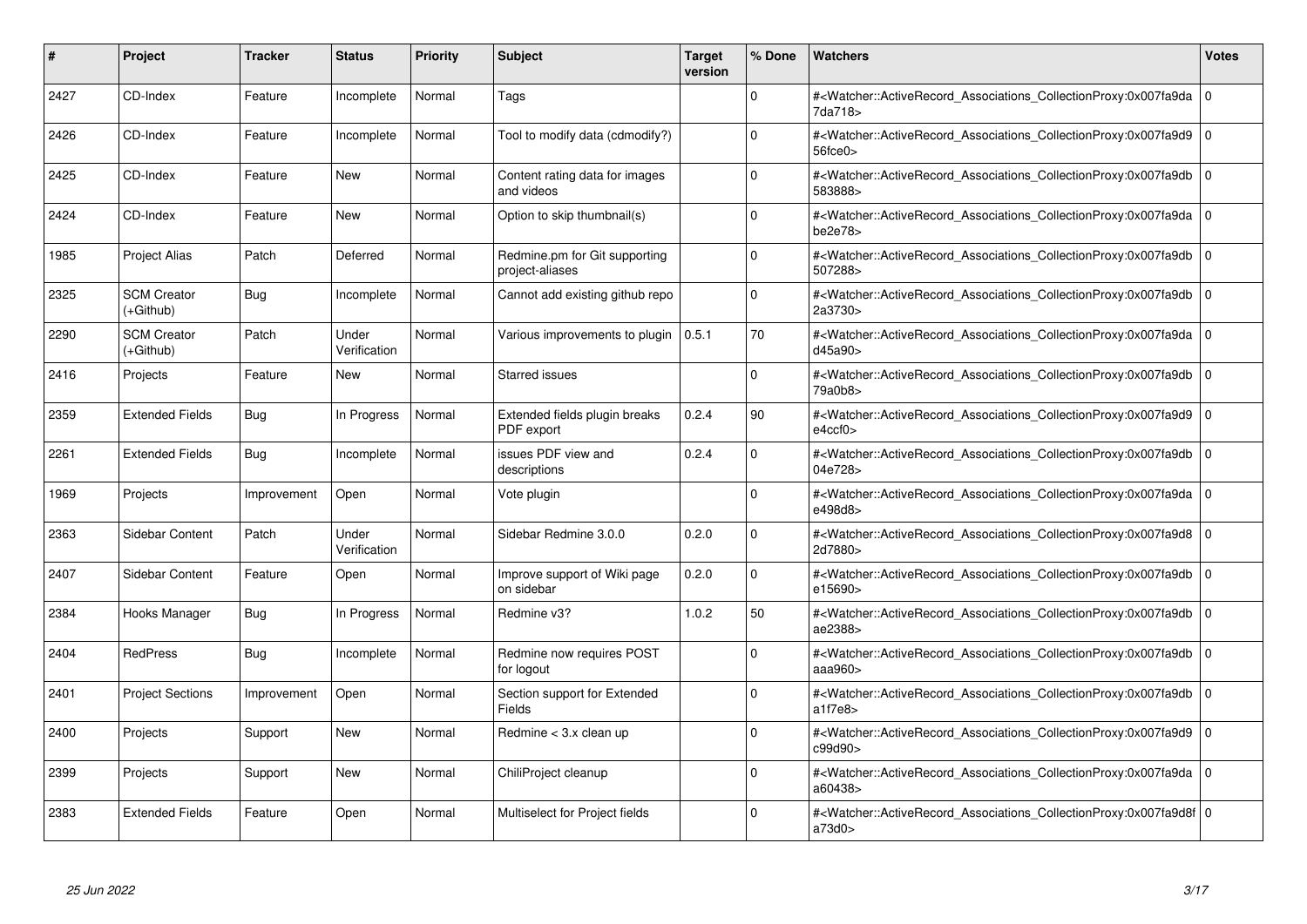| #    | <b>Project</b>                    | <b>Tracker</b> | <b>Status</b>         | <b>Priority</b> | <b>Subject</b>                                                                     | <b>Target</b><br>version | % Done       | Watchers                                                                                                                                                  | <b>Votes</b> |
|------|-----------------------------------|----------------|-----------------------|-----------------|------------------------------------------------------------------------------------|--------------------------|--------------|-----------------------------------------------------------------------------------------------------------------------------------------------------------|--------------|
| 2374 | <b>Extended Fields</b>            | Feature        | Open                  | Normal          | Project Selection from a specific<br>branch of the project tree                    |                          | $\Omega$     | # <watcher::activerecord_associations_collectionproxy:0x007fa9db<br>b225c8&gt;</watcher::activerecord_associations_collectionproxy:0x007fa9db<br>         | $\mathbf 0$  |
| 2307 | <b>Download Button</b>            | Translation    | Under<br>Verification | Normal          | Change Korean translation file<br>comment                                          | 0.1.1                    | $\Omega$     | # <watcher::activerecord associations="" collectionproxy:0x007fa9d8<br="">7e0278&gt;</watcher::activerecord>                                              | $\Omega$     |
| 2108 | Projects                          | Bug            | Open                  | Normal          | Weird export "button"                                                              |                          | $\Omega$     | # <watcher::activerecord_associations_collectionproxy:0x007fa9da 0<br=""  ="">21c5b0</watcher::activerecord_associations_collectionproxy:0x007fa9da>      |              |
| 2391 | Contact Form                      | Support        | In Progress           | Normal          | Redmine 3.1 support?                                                               | 0.1.2                    | 50           | # <watcher::activerecord associations="" collectionproxy:0x007fa9db<br="">c3f898&gt;</watcher::activerecord>                                              | $\mathbf 0$  |
| 2377 | WikiNG                            | Support        | <b>New</b>            | Normal          | Custom macros work, but icon<br>macros do not                                      |                          | $\Omega$     | # <watcher::activerecord associations="" collectionproxy:0x007fa9d9<br="">a253c0&gt;</watcher::activerecord>                                              | $\Omega$     |
| 2373 | Red-Andy                          | Feature        | Open                  | Normal          | Replacement for Georgia?                                                           |                          | $\Omega$     | # <watcher::activerecord 0<br="" associations="" collectionproxy:0x007fa9d9=""  ="">6df8c8</watcher::activerecord>                                        |              |
| 2372 | Meta                              | Feature        | Open                  | Normal          | Microdata for breadcrumbs                                                          |                          | $\Omega$     | # <watcher::activerecord associations="" collectionproxy:0x007fa9db<br="">e621c0&gt;</watcher::activerecord>                                              | $\mathbf 0$  |
| 2371 | Meta                              | Feature        | Open                  | Normal          | Rich snippets for Wiki                                                             |                          | $\Omega$     | # <watcher::activerecord_associations_collectionproxy:0x007fa9d8 0<br=""  ="">976128&gt;</watcher::activerecord_associations_collectionproxy:0x007fa9d8>  |              |
| 2370 | Meta                              | Feature        | Open                  | Normal          | Rich snippets for news                                                             |                          | $\Omega$     | # <watcher::activerecord_associations_collectionproxy:0x007fa9d9 0<br=""  ="">259b28&gt;</watcher::activerecord_associations_collectionproxy:0x007fa9d9>  |              |
| 2369 | Meta                              | Feature        | Open                  | Normal          | Rich snippets for software apps                                                    |                          | $\Omega$     | # <watcher::activerecord 0<br="" associations="" collectionproxy:0x007fa9dbf="">28af0</watcher::activerecord>                                             |              |
| 2326 | <b>SCM Creator</b><br>(+Github)   | <b>Bug</b>     | Open                  | Normal          | redmine_scm is incompatible<br>with redmine git hosting now?                       | 0.5.1                    | $\Omega$     | # <watcher::activerecord_associations_collectionproxy:0x007fa9da 0<br="">2cd0b8</watcher::activerecord_associations_collectionproxy:0x007fa9da>           |              |
| 2053 | <b>SCM Creator</b><br>(+Github)   | Feature        | Open                  | Normal          | Set repository path according to<br>identifier when using multiple<br>repositories |                          | $\Omega$     | # <watcher::activerecord associations="" collectionproxy:0x007fa9db<br="">e87a38&gt;</watcher::activerecord>                                              |              |
| 2350 | <b>Extended Fields</b>            | <b>Bug</b>     | Under<br>Verification | Normal          | <b>Extended Field Values that are</b><br>nil produce an error                      | 0.2.4                    | $\Omega$     | # <watcher::activerecord associations="" collectionproxy:0x007fa9da<br="">582420&gt;</watcher::activerecord>                                              | $\Omega$     |
| 2348 | <b>Extended Fields</b>            | <b>Bug</b>     | Open                  | Normal          | Buggy implementation at<br>list.html.erb                                           | 0.2.4                    | $\mathbf{0}$ | # <watcher::activerecord_associations_collectionproxy:0x007fa9d8 0<br="">86cf70&gt;</watcher::activerecord_associations_collectionproxy:0x007fa9d8>       |              |
| 2328 | <b>Extended Fields</b>            | Patch          | Under<br>Verification | Normal          | Make the Project type custom<br>fields sortable in issue lists                     | 0.2.4                    | $\Omega$     | # <watcher::activerecord associations="" collectionproxy:0x007fa9db<br="">9bbc20&gt;</watcher::activerecord>                                              | $\mathbf 0$  |
| 2320 | <b>Extended Fields</b>            | <b>Bug</b>     | Under<br>Verification | Normal          | Internal error when opening<br>issues tab                                          | 0.2.4                    | $\Omega$     | # <watcher::activerecord_associations_collectionproxy:0x007fa9da  <br="">3b36a8</watcher::activerecord_associations_collectionproxy:0x007fa9da>           | $\Omega$     |
| 2319 | <b>Extended Fields</b>            | Bug            | Open                  | Normal          | Incompatible with<br>rt custom field?                                              | 0.2.4                    | $\Omega$     | # <watcher::activerecord associations="" collectionproxy:0x007fa9db<br="">c909c8&gt;</watcher::activerecord>                                              | $\mathbf 0$  |
| 2308 | <b>Extended Fields</b>            | Translation    | <b>New</b>            | Normal          | Add Korean translation file<br>comment                                             | 0.2.4                    | $\Omega$     | # <watcher::activerecord_associations_collectionproxy:0x007fa9d8  <br="">eeaac8&gt;</watcher::activerecord_associations_collectionproxy:0x007fa9d8>       | $\mathbf 0$  |
| 2334 | <b>SCM Creator</b><br>$(+Github)$ | <b>Bug</b>     | Open                  | Normal          | Github API does not load                                                           | 0.5.1                    | $\Omega$     | # <watcher::activerecord_associations_collectionproxy:0x007fa9dbf 0<br=""  ="">85430&gt;</watcher::activerecord_associations_collectionproxy:0x007fa9dbf> |              |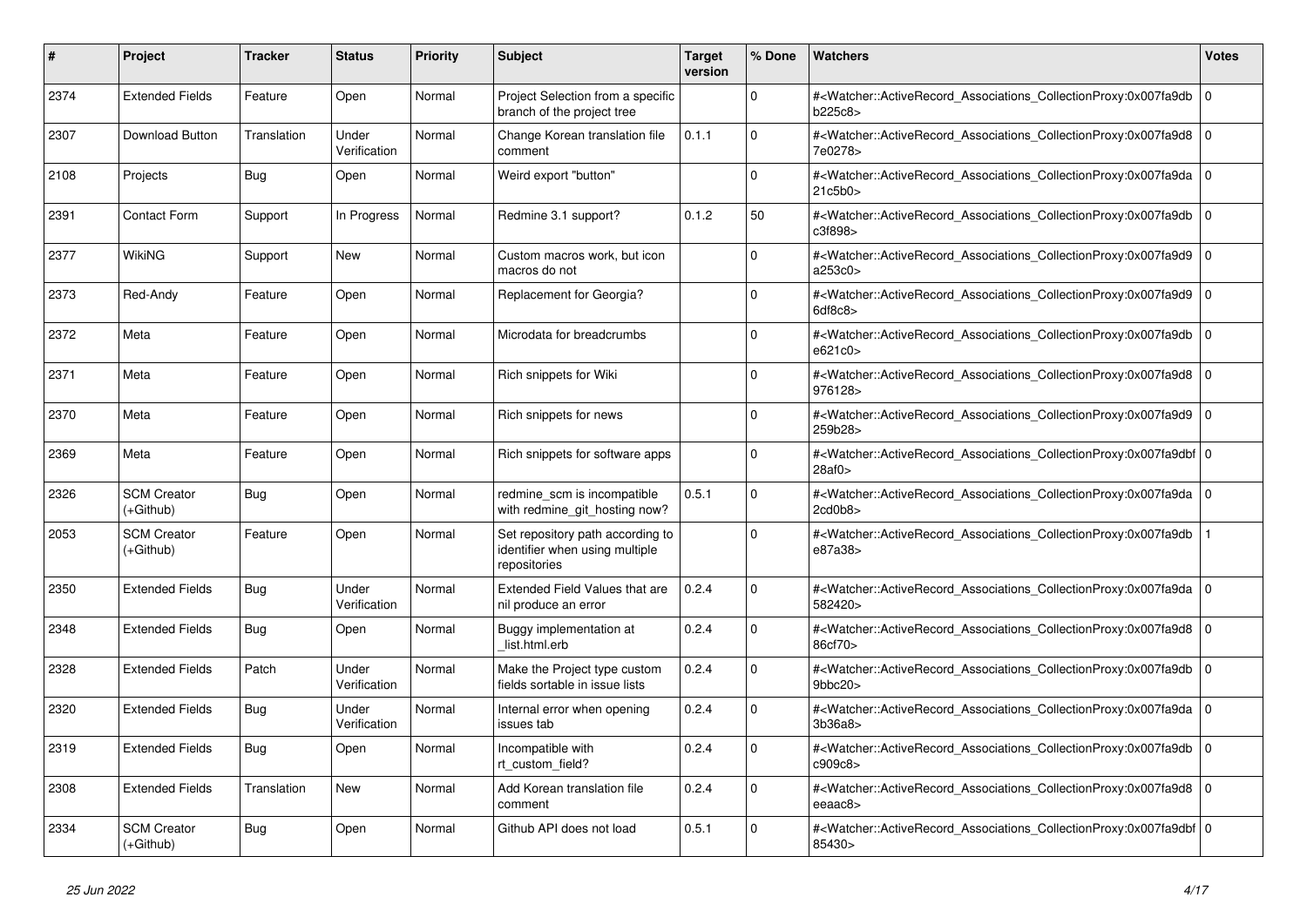| #    | Project                           | <b>Tracker</b> | <b>Status</b> | <b>Priority</b> | <b>Subject</b>                                                                           | <b>Target</b><br>version | % Done       | Watchers                                                                                                                                                  | <b>Votes</b> |
|------|-----------------------------------|----------------|---------------|-----------------|------------------------------------------------------------------------------------------|--------------------------|--------------|-----------------------------------------------------------------------------------------------------------------------------------------------------------|--------------|
| 2220 | <b>Extended Fields</b>            | Feature        | Incomplete    | Normal          | Project specific custom fields                                                           |                          | 0            | # <watcher::activerecord_associations_collectionproxy:0x007fa9db<br>e0e228&gt;</watcher::activerecord_associations_collectionproxy:0x007fa9db<br>         | l O          |
| 1878 | <b>SCM Creator</b><br>$(+Github)$ | Support        | Deferred      | Normal          | Don't create bare GIt repository                                                         |                          | $\mathbf{0}$ | # <watcher::activerecord_associations_collectionproxy:0x007fa9d9 0<br=""  ="">3d6708&gt;</watcher::activerecord_associations_collectionproxy:0x007fa9d9>  |              |
| 2075 | <b>SCM Creator</b><br>$(+Github)$ | Feature        | Open          | Normal          | Make an option to fully<br>automate repository creation<br>without editing the URL field |                          | $\mathbf{0}$ | # <watcher::activerecord_associations_collectionproxy:0x007fa9d9 2<br="">b869d0&gt;</watcher::activerecord_associations_collectionproxy:0x007fa9d9>       |              |
| 2242 | <b>Extended Fields</b>            | Bug            | Incomplete    | Normal          | Message "invalid statement:<br>STR_TO_DATE" when using<br>MS SQL                         |                          | 30           | # <watcher::activerecord_associations_collectionproxy:0x007fa9d9<br>0c20d0&gt;</watcher::activerecord_associations_collectionproxy:0x007fa9d9<br>         |              |
| 2295 | Hooks Manager                     | Bug            | Reopened      | Normal          | view_layouts_base_html_head<br>hook not working                                          |                          | 90           | # <watcher::activerecord_associations_collectionproxy:0x007fa9d9  <br="">3ef898&gt;</watcher::activerecord_associations_collectionproxy:0x007fa9d9>       | l O          |
| 1989 | Projects                          | <b>Bug</b>     | In Progress   | Normal          | Кирилиця в рекламі                                                                       |                          | 90           | # <watcher::activerecord_associations_collectionproxy:0x007fa9da<br>718ff0&gt;</watcher::activerecord_associations_collectionproxy:0x007fa9da<br>         | $\mathbf 0$  |
| 2236 | <b>Extended Fields</b>            | <b>Bug</b>     | Incomplete    | Normal          | Hint Lost                                                                                |                          | 0            | # <watcher::activerecord_associations_collectionproxy:0x007fa9d9 0<br=""  ="">5770a8&gt;</watcher::activerecord_associations_collectionproxy:0x007fa9d9>  |              |
| 2210 | Hooks Manager                     | Feature        | Open          | Normal          | Sidebar access from other<br>hooks                                                       |                          | $\Omega$     | # <watcher::activerecord_associations_collectionproxy:0x007fa9da  <br="">cff978&gt;</watcher::activerecord_associations_collectionproxy:0x007fa9da>       | l O          |
| 1784 | Hooks Manager                     | Feature        | Open          | Normal          | Support per-project Ads                                                                  |                          | $\Omega$     | # <watcher::activerecord_associations_collectionproxy:0x007fa9d9 0<br=""  ="">1df030&gt;</watcher::activerecord_associations_collectionproxy:0x007fa9d9>  |              |
| 2273 | Hooks Manager                     | Support        | In Progress   | Normal          | Hook is invalid                                                                          |                          | $\mathbf 0$  | # <watcher::activerecord_associations_collectionproxy:0x007fa9d9<br>9c2478&gt;</watcher::activerecord_associations_collectionproxy:0x007fa9d9<br>         | $\mathbf 0$  |
| 2313 | Download Button                   | <b>Bug</b>     | Open          | Normal          | Emails include the Download<br>"button" with relative link                               |                          | $\mathbf 0$  | # <watcher::activerecord_associations_collectionproxy:0x007fa9db 0<br=""  ="">bb1c78</watcher::activerecord_associations_collectionproxy:0x007fa9db>      |              |
| 2312 | Like Button                       | Translation    | New           | Normal          | Add Korean translation file                                                              |                          | $\mathbf{0}$ | # <watcher::activerecord_associations_collectionproxy:0x007fa9d9<br>a13800&gt;</watcher::activerecord_associations_collectionproxy:0x007fa9d9<br>         | l O          |
| 2310 | Sidebar Content                   | Translation    | New           | Normal          | Change Korean translation file<br>comment                                                |                          | $\mathbf{0}$ | # <watcher::activerecord_associations_collectionproxy:0x007fa9db<br>149b28&gt;</watcher::activerecord_associations_collectionproxy:0x007fa9db<br>         | $\mathbf 0$  |
| 2309 | Meta                              | Translation    | <b>New</b>    | Normal          | Update korean translation to<br>0.2.3                                                    |                          | 0            | # <watcher::activerecord_associations_collectionproxy:0x007fa9db 0<br=""  ="">2fdf00</watcher::activerecord_associations_collectionproxy:0x007fa9db>      |              |
| 2305 | <b>Author Box</b>                 | Translation    | New           | Normal          | Change Korean translation file<br>comment                                                |                          | $\mathbf{0}$ | # <watcher::activerecord_associations_collectionproxy:0x007fa9daf 0<br=""  ="">a6cd0&gt;</watcher::activerecord_associations_collectionproxy:0x007fa9daf> |              |
| 2304 | Meta                              | Support        | Open          | Normal          | Ask Redmine guys to add<br>hooks to the core                                             |                          | $\mathbf{0}$ | # <watcher::activerecord_associations_collectionproxy:0x007fa9d8 0<br=""  ="">815a40&gt;</watcher::activerecord_associations_collectionproxy:0x007fa9d8>  |              |
| 2303 | Meta                              | Feature        | Open          | Normal          | Improve internal API                                                                     |                          | $\mathbf 0$  | # <watcher::activerecord 0<br="" associations="" collectionproxy:0x007fa9da="">689148&gt;</watcher::activerecord>                                         |              |
| 2237 | <b>Contact Form</b>               | <b>Bug</b>     | Open          | Normal          | Spam protection (looks like<br>0.1.0 is spam prone)                                      |                          | $\mathbf 0$  | # <watcher::activerecord_associations_collectionproxy:0x007fa9d8 0<br="">e4f398&gt;</watcher::activerecord_associations_collectionproxy:0x007fa9d8>       |              |
| 1687 | Meta                              | Feature        | Open          | Normal          | Global Meta tags, Meta tags per<br>project and per page                                  |                          | $\mathbf 0$  | # <watcher::activerecord_associations_collectionproxy:0x007fa9d9 0<br="">d065a8&gt;</watcher::activerecord_associations_collectionproxy:0x007fa9d9>       |              |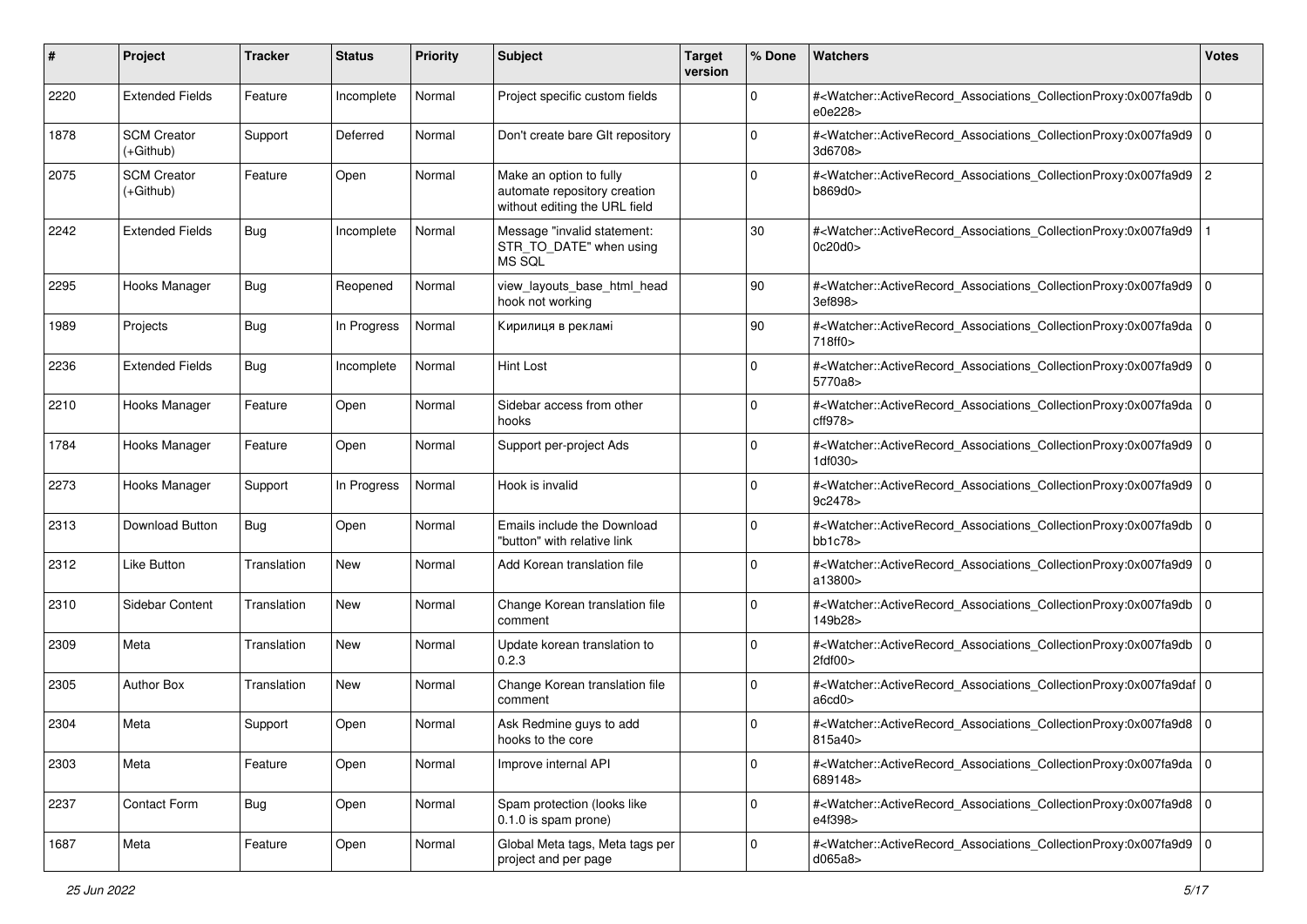| #    | Project                         | <b>Tracker</b> | <b>Status</b>         | <b>Priority</b> | <b>Subject</b>                                               | <b>Target</b><br>version | % Done       | <b>Watchers</b>                                                                                                                                          | <b>Votes</b>   |
|------|---------------------------------|----------------|-----------------------|-----------------|--------------------------------------------------------------|--------------------------|--------------|----------------------------------------------------------------------------------------------------------------------------------------------------------|----------------|
| 2260 | <b>Contact Form</b>             | Bug            | Incomplete            | Normal          | Conflicting with<br>redmine_ckeditor plugin using<br>preview |                          | 0            | # <watcher::activerecord_associations_collectionproxy:0x007fa9da<br>be7388&gt;</watcher::activerecord_associations_collectionproxy:0x007fa9da<br>        | l 0            |
| 2259 | <b>Contact Form</b>             | Feature        | Incomplete            | Normal          | Sender name in a message                                     |                          | 0            | # <watcher::activerecord_associations_collectionproxy:0x007fa9db 0<br=""  ="">9c4208&gt;</watcher::activerecord_associations_collectionproxy:0x007fa9db> |                |
| 2018 | <b>Extended Fields</b>          | Feature        | Open                  | Normal          | database query cutsom field<br>type                          |                          | $\mathbf{0}$ | # <watcher::activerecord associations="" collectionproxy:0x007fa9da<br="">931bc0</watcher::activerecord>                                                 |                |
| 2151 | Red-Andy                        | <b>Bug</b>     | Deferred              | Normal          | Conflict with sidebar hide<br>plugin                         |                          | 30           | # <watcher::activerecord associations="" collectionproxy:0x007fa9da<br="">e3b238&gt;</watcher::activerecord>                                             | ۱o             |
| 2213 | <b>Contact Form</b>             | Bug            | Incomplete            | Normal          | Unable to support Chinesel                                   |                          | $\Omega$     | # <watcher::activerecord associations="" collectionproxy:0x007fa9d9<br="">e842e0&gt;</watcher::activerecord>                                             | l O            |
| 1977 | <b>WikiNG</b>                   | Feature        | Open                  | Normal          | Conditional macro for users &<br>groups                      |                          | 0            | # <watcher::activerecord associations="" collectionproxy:0x007fa9d8<br="">909d20&gt;</watcher::activerecord>                                             | $\overline{2}$ |
| 2225 | OpenID Fix                      | <b>Bug</b>     | Incomplete            | Normal          | OpenID::TypeURIMismatch                                      |                          | 0            | # <watcher::activerecord_associations_collectionproxy:0x007fa9db<br>8d4fa0</watcher::activerecord_associations_collectionproxy:0x007fa9db<br>            | ۱o             |
| 2024 | OpenID Fix                      | Patch          | Under<br>Verification | Normal          | Associate existing accounts by<br>email                      |                          | $\Omega$     | # <watcher::activerecord_associations_collectionproxy:0x007fa9d8<br>cd9b08&gt;</watcher::activerecord_associations_collectionproxy:0x007fa9d8<br>        | l 0            |
| 2278 | <b>SCM Creator</b><br>(+Github) | Patch          | Deferred              | Normal          | Disable "Save repository"<br>button on new repositories      |                          | 0            | # <watcher::activerecord associations="" collectionproxy:0x007fa9db<br="">22dff8</watcher::activerecord>                                                 | ۱o             |
| 2291 | <b>SCM Creator</b><br>(+Github) | Feature        | Open                  | Normal          | Creator interface needs to be<br>simplified                  |                          | 0            | # <watcher::activerecord associations="" collectionproxy:0x007fa9da<br="">1b5e50&gt;</watcher::activerecord>                                             | ۱o             |
| 2286 | <b>SCM Creator</b><br>(+Github) | Feature        | Incomplete            | Normal          | Add configuration option for<br>default encoding             |                          | $\Omega$     | # <watcher::activerecord_associations_collectionproxy:0x007fa9d9f 0<br=""  ="">81dc8</watcher::activerecord_associations_collectionproxy:0x007fa9d9f>    |                |
| 2287 | <b>SCM Creator</b><br>(+Github) | Feature        | Incomplete            | Normal          | Allow to customize naming<br>policy for repositories         |                          | $\Omega$     | # <watcher::activerecord associations="" collectionproxy:0x007fa9db<br="">734fd8&gt;</watcher::activerecord>                                             | $\overline{0}$ |
| 2239 | <b>SCM Creator</b><br>(+Github) | Bug            | Incomplete            | Normal          | No default identifer                                         |                          | 0            | # <watcher::activerecord_associations_collectionproxy:0x007fa9db<br>d217c0&gt;</watcher::activerecord_associations_collectionproxy:0x007fa9db<br>        | l 0            |
| 2289 | <b>RedPress</b>                 | <b>Bug</b>     | New                   | Normal          | Hide moved news from the<br>project overview page            |                          | $\Omega$     | # <watcher::activerecord_associations_collectionproxy:0x007fa9da 0<br=""  ="">dbd810</watcher::activerecord_associations_collectionproxy:0x007fa9da>     |                |
| 2285 | WordMine                        | Support        | In Progress           | Normal          | Can't get this to work                                       |                          | $\Omega$     | # <watcher::activerecord_associations_collectionproxy:0x007fa9d8<br>c5cd60&gt;</watcher::activerecord_associations_collectionproxy:0x007fa9d8<br>        | 0              |
| 2227 | <b>Extended Fields</b>          | Feature        | In Progress           | Normal          | Altering form elements for<br>custom fields                  | 0.2.4                    | 50           | # <watcher::activerecord_associations_collectionproxy:0x007fa9d9<br>c68380&gt;</watcher::activerecord_associations_collectionproxy:0x007fa9d9<br>        | l 0            |
| 2241 | <b>Extended Fields</b>          | Feature        | Incomplete            | Normal          | Informations I see on Calendar                               |                          | $\Omega$     | # <watcher::activerecord_associations_collectionproxy:0x007fa9da<br>78fc68&gt;</watcher::activerecord_associations_collectionproxy:0x007fa9da<br>        | l O            |
| 2093 | <b>Extended Fields</b>          | Feature        | Incomplete            | Normal          | Extended columns using<br>custom queries                     |                          | $\Omega$     | # <watcher::activerecord associations="" collectionproxy:0x007fa9d4<br="">4c52b8&gt;</watcher::activerecord>                                             | 0              |
| 2276 | Language Mix                    | Feature        | Incomplete            | Normal          | Group posts / show only the<br>primary article               |                          | $\Omega$     | # <watcher::activerecord_associations_collectionproxy:0x007fa9d6<br>7868d8&gt;</watcher::activerecord_associations_collectionproxy:0x007fa9d6<br>        | l o            |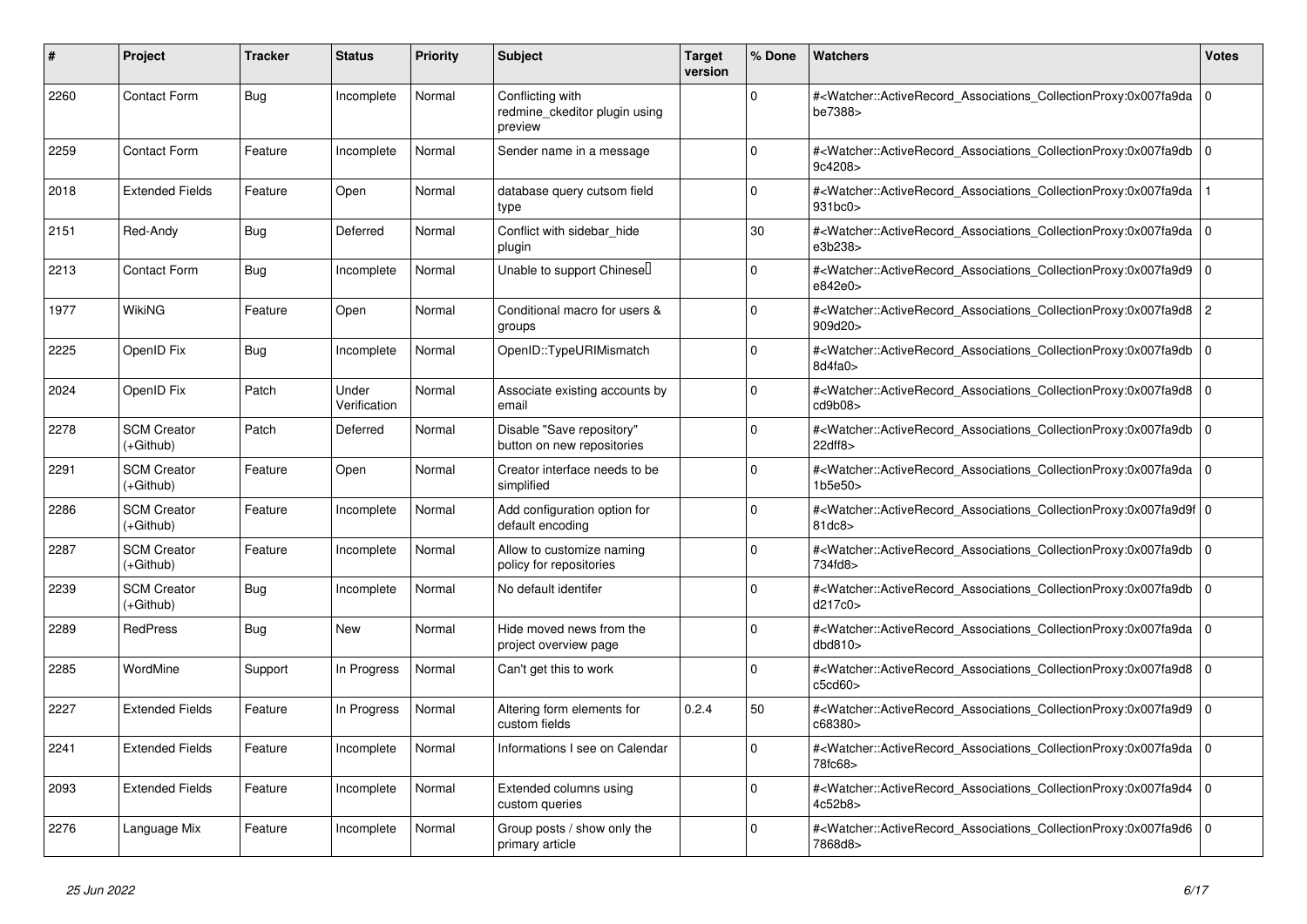| #    | Project                           | <b>Tracker</b> | <b>Status</b> | <b>Priority</b> | <b>Subject</b>                                                                | <b>Target</b><br>version | % Done      | Watchers                                                                                                                                                 | <b>Votes</b> |
|------|-----------------------------------|----------------|---------------|-----------------|-------------------------------------------------------------------------------|--------------------------|-------------|----------------------------------------------------------------------------------------------------------------------------------------------------------|--------------|
| 1725 | Red-Andy                          | Feature        | Deferred      | Normal          | Stick footer to the bottom of a<br>page                                       |                          | 50          | # <watcher::activerecord_associations_collectionproxy:0x007fa9d5<br>1061a8</watcher::activerecord_associations_collectionproxy:0x007fa9d5<br>            |              |
| 2271 | Meta                              | Feature        | Open          | Normal          | Default image for<br>OpenGraph/Twitter Cards                                  |                          | $\mathbf 0$ | # <watcher::activerecord_associations_collectionproxy:0x007fa9d4 0<br="">159098&gt;</watcher::activerecord_associations_collectionproxy:0x007fa9d4>      |              |
| 2250 | <b>WikiNG</b>                     | Support        | Open          | Normal          | Textilizable fix in Redmine                                                   |                          | $\mathbf 0$ | # <watcher::activerecord_associations_collectionproxy:0x007fa9d5 0<br=""  ="">3e6918&gt;</watcher::activerecord_associations_collectionproxy:0x007fa9d5> |              |
| 2246 | RedPress                          | Feature        | Open          | Normal          | Wiki syntax for blog posts                                                    |                          | $\mathbf 0$ | # <watcher::activerecord_associations_collectionproxy:0x007fa9e7 0<br=""  ="">4335f8&gt;</watcher::activerecord_associations_collectionproxy:0x007fa9e7> |              |
| 2245 | RedWord                           | Improvement    | Open          | Normal          | Hellip in project titles                                                      |                          | $\Omega$    | # <watcher::activerecord_associations_collectionproxy:0x007fa9d6 0<br=""  ="">96b090&gt;</watcher::activerecord_associations_collectionproxy:0x007fa9d6> |              |
| 1739 | CD-Index                          | Feature        | Open          | Normal          | Debian package                                                                |                          | $\Omega$    | # <watcher::activerecord_associations_collectionproxy:0x007fa9d6<br>8734d0&gt;</watcher::activerecord_associations_collectionproxy:0x007fa9d6<br>        |              |
| 1994 | WikiNG                            | Enhancement    | Incomplete    | Normal          | Inline warnings, tips etc                                                     |                          | $\Omega$    | # <watcher::activerecord_associations_collectionproxy:0x007fa9d5 0<br=""  ="">7bddc0&gt;</watcher::activerecord_associations_collectionproxy:0x007fa9d5> |              |
| 2079 | WikiNG                            | Feature        | Incomplete    | Normal          | Message to everyone in a<br>project                                           |                          | $\mathbf 0$ | # <watcher::activerecord_associations_collectionproxy:0x007fa9d5 0<br="">587f88&gt;</watcher::activerecord_associations_collectionproxy:0x007fa9d5>      |              |
| 2224 | <b>WikiNG</b>                     | Feature        | Incomplete    | Normal          | Option to disable glyphs?                                                     |                          | $\mathbf 0$ | # <watcher::activerecord_associations_collectionproxy:0x007fa9d5 0<br="">4be818&gt;</watcher::activerecord_associations_collectionproxy:0x007fa9d5>      |              |
| 2201 | <b>SCM Creator</b><br>$(+Github)$ | Feature        | Incomplete    | Normal          | Add feature auto create struct<br>directory for svn                           |                          | $\mathbf 0$ | # <watcher::activerecord_associations_collectionproxy:0x007fa9e7<br>cf0808&gt;</watcher::activerecord_associations_collectionproxy:0x007fa9e7<br>        |              |
| 2196 | <b>Extended Fields</b>            | Support        | Open          | Normal          | Default values for "Wiki text"<br>custom fields not being applied             |                          | $\mathbf 0$ | # <watcher::activerecord_associations_collectionproxy:0x007fa9d5 0<br=""  ="">c7ae58</watcher::activerecord_associations_collectionproxy:0x007fa9d5>     |              |
| 2223 | <b>Extended Fields</b>            | Feature        | Open          | Normal          | Linked list custom field                                                      |                          | $\mathbf 0$ | # <watcher::activerecord_associations_collectionproxy:0x007fa9d4f 0<br=""  ="">9f8a0</watcher::activerecord_associations_collectionproxy:0x007fa9d4f>    |              |
| 2155 | <b>Extended Fields</b>            | <b>Bug</b>     | Incomplete    | Normal          | Wiki text field donot work well<br>when using chinese as custom<br>field name |                          | 50          | # <watcher::activerecord_associations_collectionproxy:0x007fa9d6 0<br=""  ="">c70ab0</watcher::activerecord_associations_collectionproxy:0x007fa9d6>     |              |
| 2219 | <b>Project Sections</b>           | Feature        | Open          | Normal          | Wiki rule for section                                                         |                          | $\mathbf 0$ | # <watcher::activerecord_associations_collectionproxy:0x007fa9d4 0<br=""  ="">c48b70&gt;</watcher::activerecord_associations_collectionproxy:0x007fa9d4> |              |
| 2214 | <b>Project Sections</b>           | Feature        | Incomplete    | Normal          | Featured and disregarded<br>projects                                          |                          | $\mathbf 0$ | # <watcher::activerecord_associations_collectionproxy:0x007fa9d5f 0<br=""  ="">a07e0</watcher::activerecord_associations_collectionproxy:0x007fa9d5f>    |              |
| 2131 | <b>Project Settings</b>           | Feature        | In Progress   | Normal          | Redmine 2 / Rails 3<br>compatibility                                          |                          | 80          | # <watcher::activerecord_associations_collectionproxy:0x007fa9d6 2<br="">469c18&gt;</watcher::activerecord_associations_collectionproxy:0x007fa9d6>      |              |
| 1993 | Advertising                       | Feature        | Open          | Normal          | Which types of user                                                           |                          | 0           | # <watcher::activerecord_associations_collectionproxy:0x007fa9d5 0<br=""  ="">2b9770&gt;</watcher::activerecord_associations_collectionproxy:0x007fa9d5> |              |
| 2163 | Meta                              | <b>Bug</b>     | Incomplete    | Normal          | My site's Display lanugage was<br>only English, when I installed<br>plugin    |                          | 0           | # <watcher::activerecord_associations_collectionproxy:0x007fa9d4 0<br="">86d870&gt;</watcher::activerecord_associations_collectionproxy:0x007fa9d4>      |              |
| 2190 | Role Shift                        | <b>Bug</b>     | Incomplete    | Normal          | Unfortunately installation fails                                              |                          | 0           | # <watcher::activerecord_associations_collectionproxy:0x007fa9d4 0<br="">9b53e0&gt;</watcher::activerecord_associations_collectionproxy:0x007fa9d4>      |              |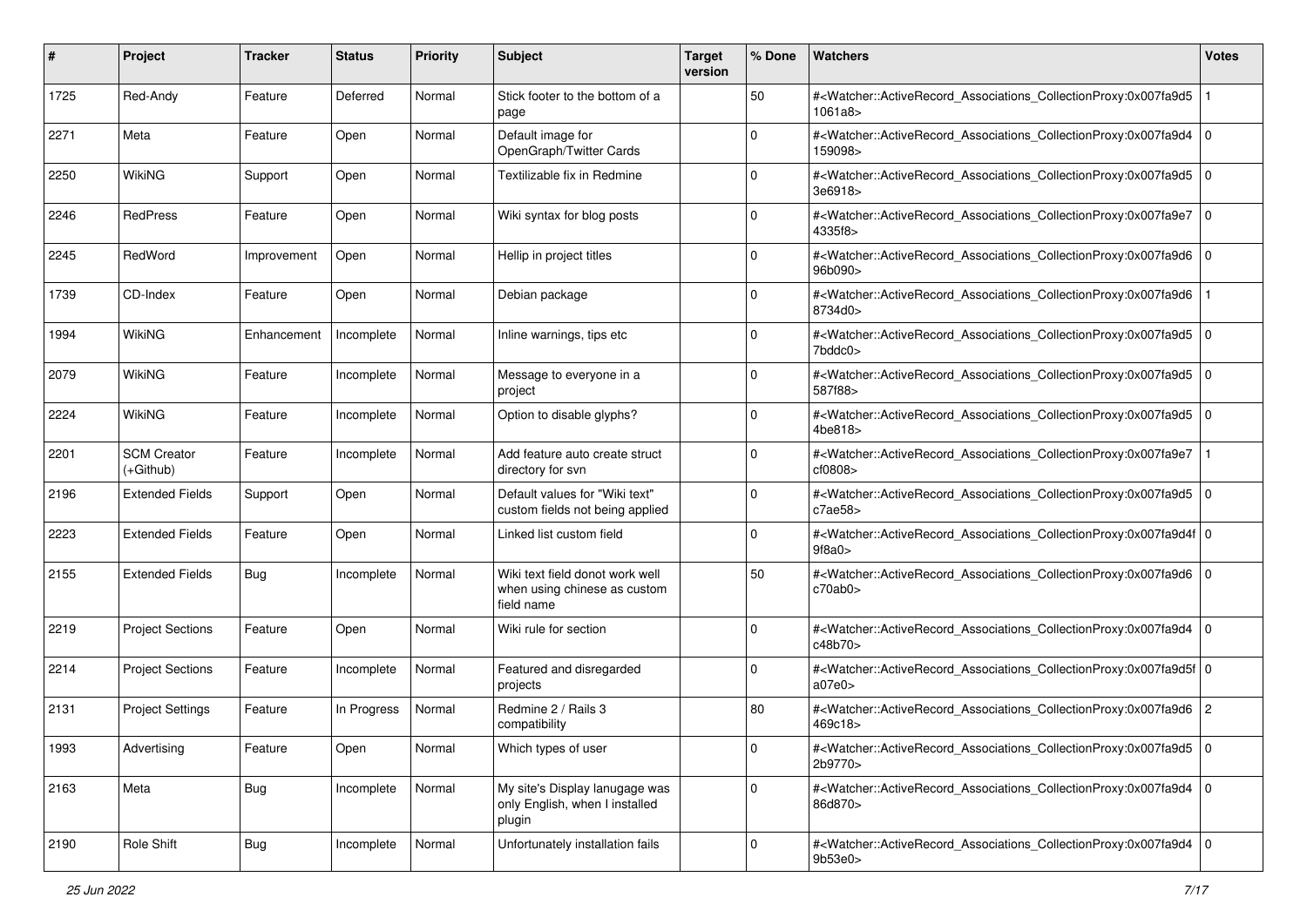| #    | Project                           | <b>Tracker</b> | <b>Status</b> | <b>Priority</b> | <b>Subject</b>                                                                                                           | <b>Target</b><br>version | % Done       | Watchers                                                                                                                                                 | <b>Votes</b> |
|------|-----------------------------------|----------------|---------------|-----------------|--------------------------------------------------------------------------------------------------------------------------|--------------------------|--------------|----------------------------------------------------------------------------------------------------------------------------------------------------------|--------------|
| 2184 | Role Shift                        | Support        | Incomplete    | Normal          | Issue visibility                                                                                                         |                          | $\mathbf{0}$ | # <watcher::activerecord_associations_collectionproxy:0x007fa9d5 0<br=""  ="">acdb28</watcher::activerecord_associations_collectionproxy:0x007fa9d5>     |              |
| 2209 | Hooks Manager                     | Feature        | Incomplete    | Normal          | A templating language support                                                                                            |                          | $\mathbf 0$  | # <watcher::activerecord_associations_collectionproxy:0x007fa9d4 0<br="">1cf428&gt;</watcher::activerecord_associations_collectionproxy:0x007fa9d4>      |              |
| 2107 | <b>Extended Fields</b>            | Support        | Open          | Normal          | WiKi formatting support to<br>custom field                                                                               |                          | $\mathbf 0$  | # <watcher::activerecord_associations_collectionproxy:0x007fa9d5 0<br=""  ="">d3b680&gt;</watcher::activerecord_associations_collectionproxy:0x007fa9d5> |              |
| 2160 | WikiNG                            | Improvement    | Incomplete    | Normal          | Rename {{version}} to<br>{{hidden}}                                                                                      |                          | $\mathbf 0$  | # <watcher::activerecord_associations_collectionproxy:0x007fa9d4 0<br=""  ="">d02408&gt;</watcher::activerecord_associations_collectionproxy:0x007fa9d4> |              |
| 2179 | Projects                          | Feature        | Incomplete    | Normal          | Pingbacks and trackbacks                                                                                                 |                          | $\Omega$     | # <watcher::activerecord_associations_collectionproxy:0x007fa9d5 0<br=""  ="">00a9e8</watcher::activerecord_associations_collectionproxy:0x007fa9d5>     |              |
| 2088 | WikiNG                            | Enhancement    | Open          | Normal          | Add WikiNG buttons<br>everywhere to the editing<br>toolbar                                                               |                          | $\Omega$     | # <watcher::activerecord_associations_collectionproxy:0x007fa9d4<br>d85b00&gt;</watcher::activerecord_associations_collectionproxy:0x007fa9d4<br>        |              |
| 2157 | Projects                          | Feature        | Open          | Normal          | Short activity messages                                                                                                  |                          | $\Omega$     | # <watcher::activerecord_associations_collectionproxy:0x007fa9d6 0<br=""  ="">5ba978&gt;</watcher::activerecord_associations_collectionproxy:0x007fa9d6> |              |
| 2145 | Meta                              | Feature        | Open          | Normal          | Support Facebook publishing<br>through Graph API                                                                         |                          | $\Omega$     | # <watcher::activerecord_associations_collectionproxy:0x007fa9d6 0<br="">27df58&gt;</watcher::activerecord_associations_collectionproxy:0x007fa9d6>      |              |
| 2149 | <b>TOC</b>                        | Bug            | <b>New</b>    | Normal          | New dokuwiki default template<br>(from angua) make problem                                                               |                          | $\Omega$     | # <watcher::activerecord_associations_collectionproxy:0x007fa9d6 0<br="">5ea948&gt;</watcher::activerecord_associations_collectionproxy:0x007fa9d6>      |              |
| 2148 | Meta                              | Feature        | Open          | Normal          | Cache meta tags                                                                                                          |                          | $\Omega$     | # <watcher::activerecord_associations_collectionproxy:0x007fa9e7 0<br=""  ="">a00120</watcher::activerecord_associations_collectionproxy:0x007fa9e7>     |              |
| 2132 | Download Button                   | Feature        | Open          | Normal          | Per version button                                                                                                       |                          | 0            | # <watcher::activerecord_associations_collectionproxy:0x007fa9d5 0<br=""  ="">d2d6e8</watcher::activerecord_associations_collectionproxy:0x007fa9d5>     |              |
| 2111 | <b>SCM Creator</b><br>$(+Github)$ | Support        | Open          | Normal          | "Adding local repositories was<br>denied by the administrator"<br>message given when creating<br>SVN or Git repositories |                          | $\Omega$     | # <watcher::activerecord_associations_collectionproxy:0x007fa9d6 0<br=""  ="">3b15c8</watcher::activerecord_associations_collectionproxy:0x007fa9d6>     |              |
| 2117 | <b>Extended Fields</b>            | Feature        | Open          | Normal          | User list filter                                                                                                         |                          | $\mathbf 0$  | # <watcher::activerecord_associations_collectionproxy:0x007fa9d6 0<br=""  ="">bca408</watcher::activerecord_associations_collectionproxy:0x007fa9d6>     |              |
| 1980 | WikiNG                            | Bug            | Open          | Normal          | Problem running plugin in<br>development mode                                                                            |                          | $\Omega$     | # <watcher::activerecord_associations_collectionproxy:0x007fa9d5<br>610b80&gt;</watcher::activerecord_associations_collectionproxy:0x007fa9d5<br>        | -1           |
| 2084 | <b>SCM Creator</b><br>$(+Github)$ | Bug            | Incomplete    | Normal          | ActionView::Template::Error<br>(syntax error on line 33, col 12:                                                         |                          | $\Omega$     | # <watcher::activerecord_associations_collectionproxy:0x007fa9d4<br>934178&gt;</watcher::activerecord_associations_collectionproxy:0x007fa9d4<br>        |              |
| 2085 | <b>WikiNG</b>                     | Feature        | Open          | Normal          | <b>Twitter status</b>                                                                                                    |                          | 0            | # <watcher::activerecord 0<br="" associations="" collectionproxy:0x007fa9d4="">239e18&gt;</watcher::activerecord>                                        |              |
| 2109 | Sidebar Content                   | Feature        | Open          | Normal          | Sidebar for global pages, which<br>do not have one                                                                       | 0.2.0                    | 0            | # <watcher::activerecord_associations_collectionproxy:0x007fa9d6 0<br="">1832b0&gt;</watcher::activerecord_associations_collectionproxy:0x007fa9d6>      |              |
| 1891 | Projects                          | Improvement    | Open          | Normal          | Add BASH & Perl CodeRay<br>scanners                                                                                      |                          | 0            | # <watcher::activerecord_associations_collectionproxy:0x007fa9d5 0<br=""  ="">490648&gt;</watcher::activerecord_associations_collectionproxy:0x007fa9d5> |              |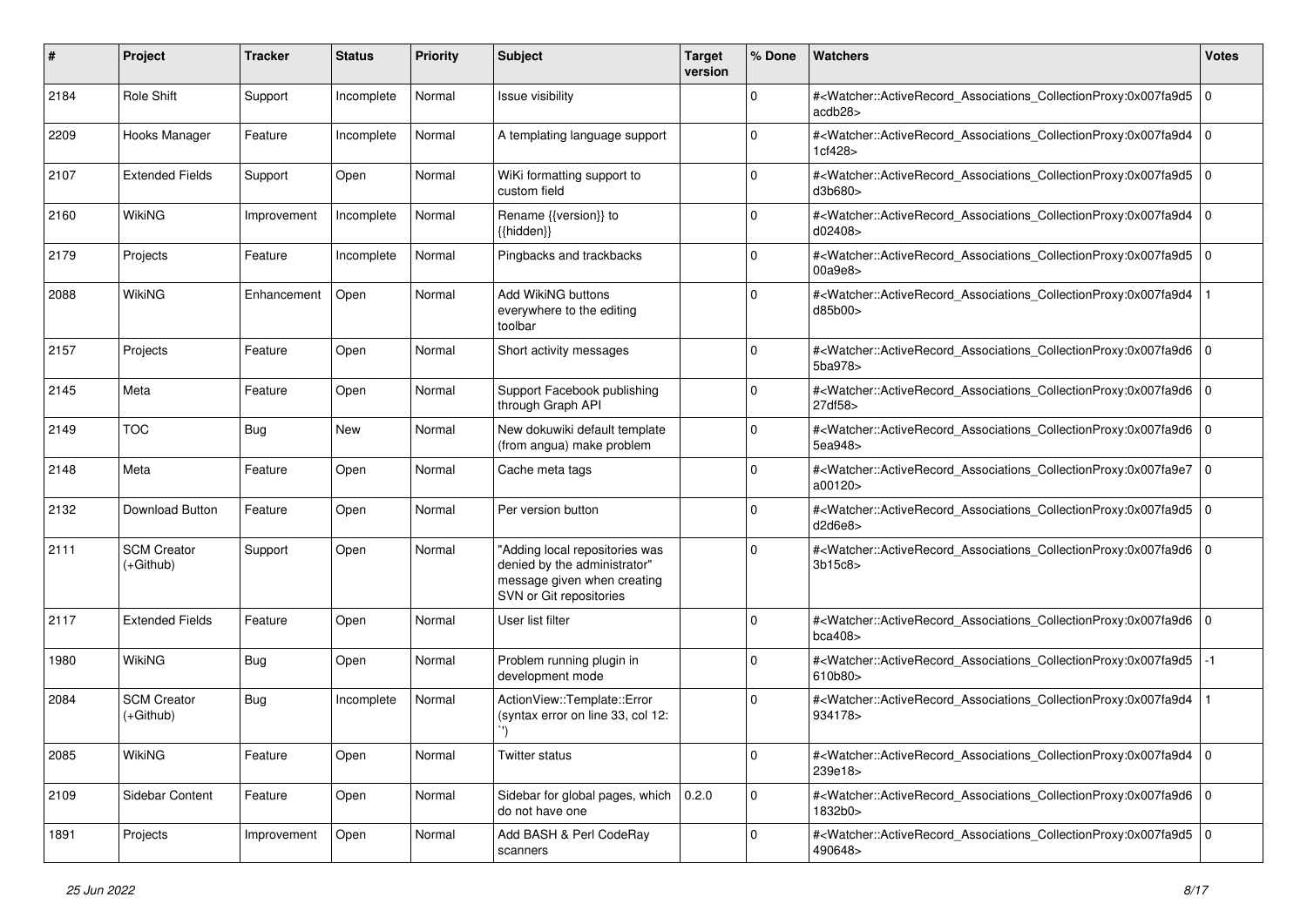| #    | Project                         | <b>Tracker</b> | <b>Status</b> | <b>Priority</b> | <b>Subject</b>                                        | <b>Target</b><br>version | % Done      | <b>Watchers</b>                                                                                                                                          | <b>Votes</b> |
|------|---------------------------------|----------------|---------------|-----------------|-------------------------------------------------------|--------------------------|-------------|----------------------------------------------------------------------------------------------------------------------------------------------------------|--------------|
| 1812 | <b>Author Box</b>               | Feature        | Open          | Normal          | Custom fields support                                 | 1.0.0                    | $\Omega$    | # <watcher::activerecord associations="" collectionproxy:0x007fa9d5<br="">06cb48&gt;</watcher::activerecord>                                             | $\mathbf 0$  |
| 2092 | <b>Extended Fields</b>          | Feature        | Incomplete    | Normal          | Users-to-issues custom fields<br>auto-fill            |                          | $\Omega$    | # <watcher::activerecord associations="" collectionproxy:0x007fa9d4<br="">8458e8&gt;</watcher::activerecord>                                             | $\Omega$     |
| 1981 | Subscription                    | Feature        | Open          | Normal          | Site-wide notifications                               |                          | $\Omega$    | # <watcher::activerecord_associations_collectionproxy:0x007fa9d6<br>2c5628&gt;</watcher::activerecord_associations_collectionproxy:0x007fa9d6<br>        |              |
| 2080 | Projects                        | Enhancement    | <b>New</b>    | Normal          | Turkish translation                                   |                          | $\Omega$    | # <watcher::activerecord_associations_collectionproxy:0x007fa9d4 0<br="">1f76d0&gt;</watcher::activerecord_associations_collectionproxy:0x007fa9d4>      |              |
| 1858 | <b>SCM Creator</b><br>(+Github) | Feature        | Open          | Normal          | New Wiki/Textile macro                                |                          | $\Omega$    | # <watcher::activerecord_associations_collectionproxy:0x007fa9e5 0<br=""  ="">818800&gt;</watcher::activerecord_associations_collectionproxy:0x007fa9e5> |              |
| 2028 | <b>Extended Fields</b>          | Feature        | Incomplete    | Normal          | make fields final option                              |                          | $\Omega$    | # <watcher::activerecord_associations_collectionproxy:0x007fa9e4f 0<br="">1c5d0&gt;</watcher::activerecord_associations_collectionproxy:0x007fa9e4f>     |              |
| 2026 | <b>Extended Fields</b>          | Feature        | Open          | Normal          | Sizing defaults for custom fields                     |                          | $\Omega$    | # <watcher::activerecord 0<br="" associations="" collectionproxy:0x007fa9e7=""  ="">20d5f8</watcher::activerecord>                                       |              |
| 2019 | <b>Extended Fields</b>          | Feature        | Open          | Normal          | Custom field type web service                         |                          | $\Omega$    | # <watcher::activerecord_associations_collectionproxy:0x007fa9e7 0<br=""  ="">08af78&gt;</watcher::activerecord_associations_collectionproxy:0x007fa9e7> |              |
| 1828 | <b>Contact Form</b>             | Support        | Deferred      | Normal          | Incorrect from/reply to address<br>used in sent email |                          | 40          | # <watcher::activerecord 0<br="" associations="" collectionproxy:0x007fa9e6=""  ="">c395a0&gt;</watcher::activerecord>                                   |              |
| 1771 | Sidebar Content                 | Feature        | Open          | Normal          | Global contents                                       | 0.2.0                    | $\Omega$    | # <watcher::activerecord 0<br="" associations="" collectionproxy:0x007fa9e6=""  ="">73c688&gt;</watcher::activerecord>                                   |              |
| 1915 | Red-Andy                        | Feature        | Incomplete    | Normal          | TOC items box should move as<br>we click on the item  |                          | $\Omega$    | # <watcher::activerecord_associations_collectionproxy:0x007fa9e6 0<br=""  ="">2e1db8&gt;</watcher::activerecord_associations_collectionproxy:0x007fa9e6> |              |
| 2011 | <b>Extended Fields</b>          | Feature        | Incomplete    | Normal          | Custom field translations                             |                          | $\Omega$    | # <watcher::activerecord_associations_collectionproxy:0x007fa9e5 0<br=""  ="">e74eb0</watcher::activerecord_associations_collectionproxy:0x007fa9e5>     |              |
| 1620 | Orangutan                       | Improvement    | Open          | Normal          | Fix foreign handlers API                              | 2.00                     | $\Omega$    | # <watcher::activerecord 0<br="" associations="" collectionproxy:0x007fa9e5=""  ="">b88990&gt;</watcher::activerecord>                                   |              |
| 1968 | Orangutan                       | Feature        | Open          | Normal          | Creating a new issue                                  | 1.06                     | $\Omega$    | # <watcher::activerecord_associations_collectionproxy:0x007fa9e5<br>8de118&gt;</watcher::activerecord_associations_collectionproxy:0x007fa9e5<br>        | $\Omega$     |
| 1995 | <b>Extended Fields</b>          | Feature        | Open          | Normal          | Checklist                                             |                          | $\Omega$    | # <watcher::activerecord 0<br="" associations="" collectionproxy:0x007fa9e5=""  ="">753280&gt;</watcher::activerecord>                                   |              |
| 1954 | <b>Extended Fields</b>          | Feature        | Incomplete    | Normal          | Mailto links                                          |                          | $\Omega$    | # <watcher::activerecord_associations_collectionproxy:0x007fa9e5 0<br=""  ="">5903d0&gt;</watcher::activerecord_associations_collectionproxy:0x007fa9e5> |              |
| 1988 | Orangutan                       | Improvement    | Incomplete    | Normal          | Multithreading                                        |                          | $\Omega$    | # <watcher::activerecord_associations_collectionproxy:0x007fa9e5 0<br=""  ="">48b0c0&gt;</watcher::activerecord_associations_collectionproxy:0x007fa9e5> |              |
| 1987 | Projects                        | Feature        | Incomplete    | Normal          | Attachment resize                                     |                          | $\mathbf 0$ | # <watcher::activerecord 0<br="" associations="" collectionproxy:0x007fa9e5=""  ="">307988&gt;</watcher::activerecord>                                   |              |
| 1716 | Projects                        | Feature        | In Progress   | Normal          | Orangutan video/chat demo                             |                          | 10          | # <watcher::activerecord_associations_collectionproxy:0x007fa9e5 0<br=""  ="">14f078&gt;</watcher::activerecord_associations_collectionproxy:0x007fa9e5> |              |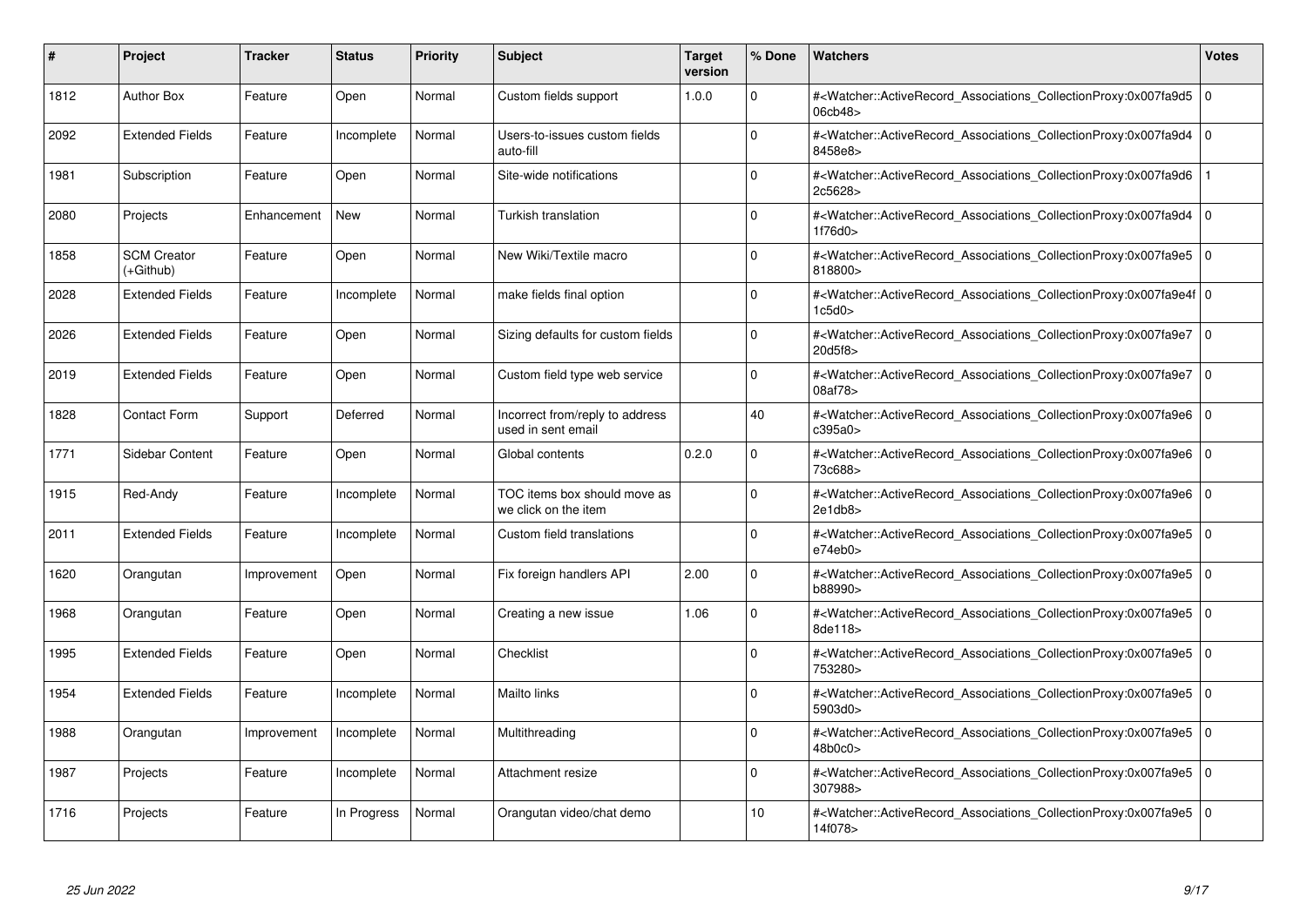| #    | <b>Project</b>         | <b>Tracker</b> | <b>Status</b> | <b>Priority</b> | <b>Subject</b>                                                        | <b>Target</b><br>version | % Done   | <b>Watchers</b>                                                                                                                                                 | <b>Votes</b>   |
|------|------------------------|----------------|---------------|-----------------|-----------------------------------------------------------------------|--------------------------|----------|-----------------------------------------------------------------------------------------------------------------------------------------------------------------|----------------|
| 1853 | Projects               | Support        | Open          | Normal          | Customizer                                                            |                          | $\Omega$ | # <watcher::activerecord_associations_collectionproxy:0x007fa9e4<br>eed258&gt;</watcher::activerecord_associations_collectionproxy:0x007fa9e4<br>               | l 0            |
| 1884 | <b>Extended Fields</b> | Feature        | Incomplete    | Normal          | Multiselect                                                           |                          | $\Omega$ | # <watcher::activerecord_associations_collectionproxy:0x007fa9e4<br>d3ebc8</watcher::activerecord_associations_collectionproxy:0x007fa9e4<br>                   | $\overline{0}$ |
| 1957 | Download Button        | Feature        | Incomplete    | Normal          | Plugin configuration                                                  |                          | $\Omega$ | # <watcher::activerecord 0<br="" associations="" collectionproxy:0x0055cbdb=""  ="">b054f8&gt;</watcher::activerecord>                                          |                |
| 1955 | <b>Extended Fields</b> | Feature        | Incomplete    | Normal          | FTP link                                                              |                          | $\Omega$ | # <watcher::activerecord_associations_collectionproxy:0x0055cbdb 0<br=""  ="">9f58b0</watcher::activerecord_associations_collectionproxy:0x0055cbdb>            |                |
| 1947 | <b>Extended Fields</b> | Feature        | Open          | Normal          | Visible for admins only                                               |                          | $\Omega$ | # <watcher::activerecord_associations_collectionproxy:0x0055cbdb 0<br=""  ="">8fdca0&gt;</watcher::activerecord_associations_collectionproxy:0x0055cbdb>        |                |
| 1943 | <b>Author Box</b>      | Feature        | Deferred      | Normal          | Author box layout change plan                                         |                          | $\Omega$ | # <watcher::activerecord 0<br="" associations="" collectionproxy:0x0055cbdb=""  ="">7aca40&gt;</watcher::activerecord>                                          |                |
| 1919 | <b>Extended Fields</b> | Feature        | Incomplete    | Normal          | Extend Link extended field                                            |                          | $\Omega$ | # <watcher::activerecord 0<br="" associations="" collectionproxy:0x0055cbdb=""  ="">61dd78&gt;</watcher::activerecord>                                          |                |
| 1905 | Orangutan              | Feature        | Open          | Normal          | <b>SCM</b> monkey                                                     |                          | $\Omega$ | # <watcher::activerecord 0<br="" associations="" collectionproxy:0x0055cbd8=""  ="">40ea58&gt;</watcher::activerecord>                                          |                |
| 1902 | Meta                   | Feature        | Incomplete    | Normal          | Consider clear html and light<br>mode                                 |                          | $\Omega$ | # <watcher::activerecord_associations_collectionproxy:0x0055cbd8 0<br=""  ="">9fa930&gt;</watcher::activerecord_associations_collectionproxy:0x0055cbd8>        |                |
| 1888 | Orangutan::Redmin      | Feature        | Open          | Normal          | Reuse past tasks                                                      |                          | $\Omega$ | # <watcher::activerecord_associations_collectionproxy:0x0055cbd8 0<br="">3acbc8&gt;</watcher::activerecord_associations_collectionproxy:0x0055cbd8>             |                |
| 1882 | <b>Extended Fields</b> | Feature        | Incomplete    | Normal          | Wiki toolbar for Wiki text                                            |                          | $\Omega$ | # <watcher::activerecord_associations_collectionproxy:0x0055cbd8 0<br=""  ="">0<sub>b1f18</sub></watcher::activerecord_associations_collectionproxy:0x0055cbd8> |                |
| 1842 | <b>Author Box</b>      | Feature        | Open          | Normal          | Show multiple/all roles                                               | 1.0.0                    | $\Omega$ | # <watcher::activerecord 0<br="" associations="" collectionproxy:0x0055cbd7="">f9a7d8</watcher::activerecord>                                                   |                |
| 1783 | Projects               | Bug            | Open          | Normal          | Weird logouts                                                         |                          | $\Omega$ | # <watcher::activerecord_associations_collectionproxy:0x0055cbd7 0<br="">ae07b0&gt;</watcher::activerecord_associations_collectionproxy:0x0055cbd7>             |                |
| 26   | Orangutan              | Feature        | Open          | Normal          | It would be greate to have a<br>reminder                              | 1.06                     | $\Omega$ | # <watcher::activerecord_associations_collectionproxy:0x0055cbd7 0<br=""  ="">4911c0&gt;</watcher::activerecord_associations_collectionproxy:0x0055cbd7>        |                |
| 1040 | Orangutan::Redmin<br>e | Enhancement    | Open          | Normal          | Support all Redmine notification<br>types                             | 1.06                     | $\Omega$ | # <watcher::activerecord_associations_collectionproxy:0x007fa9db<br>4d8398&gt;</watcher::activerecord_associations_collectionproxy:0x007fa9db<br>               | l o            |
| 1604 | Orangutan::Redmin<br>e | Improvement    | Open          | Normal          | Notify also about other<br>important events on subscribed<br>projects | 1.06                     | $\Omega$ | # <watcher::activerecord associations="" collectionproxy:0x007fa9db<br="">276a50&gt;</watcher::activerecord>                                                    | $\overline{0}$ |
| 1682 | Orangutan              | Improvement    | Open          | Normal          | Take into account if time<br>tracking module is enabled               | 1.06                     | $\Omega$ | # <watcher::activerecord 0<br="" associations="" collectionproxy:0x007fa9d9=""  ="">d65738&gt;</watcher::activerecord>                                          |                |
| 1616 | Orangutan::Redmin<br>e | Enhancement    | Open          | Normal          | Redmine notification for<br>changes made in Orangutan                 | 1.08                     | $\Omega$ | # <watcher::activerecord_associations_collectionproxy:0x007fa9da<br>416000&gt;</watcher::activerecord_associations_collectionproxy:0x007fa9da<br>               |                |
| 1790 | Projects               | Feature        | Open          | Normal          | Rotate logs                                                           |                          | $\Omega$ | # <watcher::activerecord_associations_collectionproxy:0x007fa9da<br>8169e8&gt;</watcher::activerecord_associations_collectionproxy:0x007fa9da<br>               | l 0            |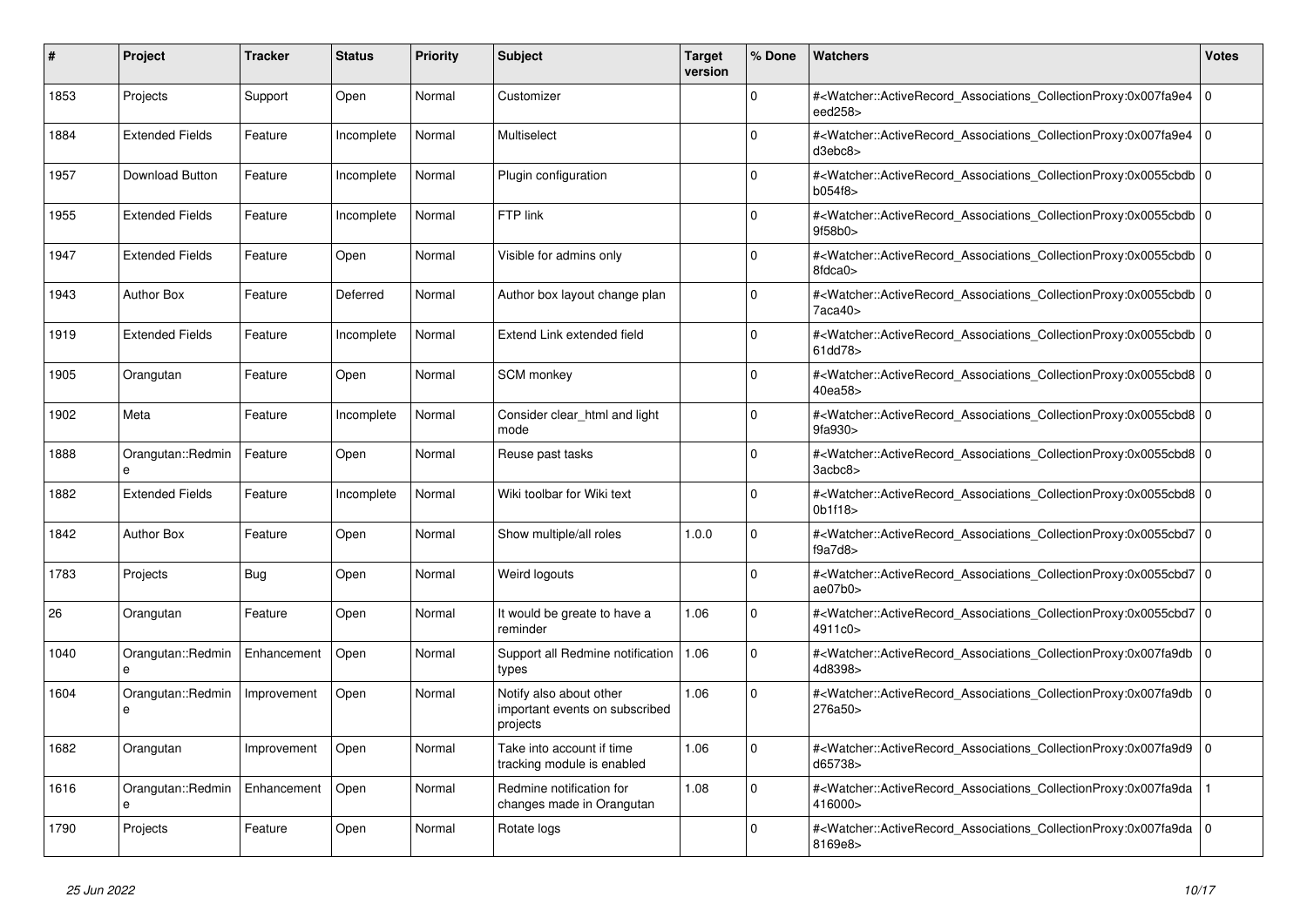| #    | Project                           | <b>Tracker</b> | <b>Status</b> | Priority | <b>Subject</b>                                          | <b>Target</b><br>version | % Done      | <b>Watchers</b>                                                                                                                                              | <b>Votes</b> |
|------|-----------------------------------|----------------|---------------|----------|---------------------------------------------------------|--------------------------|-------------|--------------------------------------------------------------------------------------------------------------------------------------------------------------|--------------|
| 1799 | Projects                          | Bug            | Open          | Normal   | Thumbnail overflows issues on<br>overview page          |                          | $\Omega$    | # <watcher::activerecord_associations_collectionproxy:0x007fa9db<br>240b08&gt;</watcher::activerecord_associations_collectionproxy:0x007fa9db<br>            | $\Omega$     |
| 1763 | <b>SCM Creator</b><br>(+Github)   | Bug            | Open          | Normal   | "Create repository" button<br>hiding is too restrictive |                          | $\mathbf 0$ | # <watcher::activerecord_associations_collectionproxy:0x007fa9d8 0<br=""  ="">414770&gt;</watcher::activerecord_associations_collectionproxy:0x007fa9d8>     |              |
| 1736 | CD-Index                          | Feature        | Open          | Normal   | Command-line options and<br>environmental variables     |                          | 0           | # <watcher::activerecord 0<br="" associations="" collectionproxy:0x007fa9da=""  ="">7d79a0&gt;</watcher::activerecord>                                       |              |
| 1735 | <b>TOC</b>                        | <b>Bug</b>     | Incomplete    | Normal   | Broken in new DokuWiki?                                 |                          | 0           | # <watcher::activerecord_associations_collectionproxy:0x007fa9db<br>4b6040&gt;</watcher::activerecord_associations_collectionproxy:0x007fa9db<br>            | $\Omega$     |
| 1731 | CD-Index                          | Bug            | Incomplete    | Normal   | Libarchive<br>archive read symlink returns<br>garbage   |                          | $\mathbf 0$ | # <watcher::activerecord_associations_collectionproxy:0x007fa9d9 0<br="">c516a8&gt;</watcher::activerecord_associations_collectionproxy:0x007fa9d9>          |              |
| 1729 | CD-Index                          | Bug            | Incomplete    | Normal   | Segfault in libarchive when<br>working with large ISO   |                          | $\Omega$    | # <watcher::activerecord 0<br="" associations="" collectionproxy:0x007fa9d9=""  ="">1c87b8&gt;</watcher::activerecord>                                       |              |
| 1723 | CD-Index                          | Feature        | Open          | Normal   | PHP module                                              |                          | $\Omega$    | # <watcher::activerecord_associations_collectionproxy:0x007fa9d8<br>c99bc0&gt;</watcher::activerecord_associations_collectionproxy:0x007fa9d8<br>            | $\Omega$     |
| 1622 | Orangutan::Redmin                 | Improvement    | Incomplete    | Normal   | Support rest hours column                               |                          | $\Omega$    | # <watcher::activerecord associations="" collectionproxy:0x007fa9d9<br="">3240a8&gt;</watcher::activerecord>                                                 | ١o           |
| 1466 | Orangutan::Redmin<br>$\mathbf{e}$ | Improvement    | Open          | Normal   | Hyperlinks in notifications                             |                          | $\mathbf 0$ | # <watcher::activerecord 0<br="" associations="" collectionproxy:0x007fa9d8=""  ="">e8ac18&gt;</watcher::activerecord>                                       |              |
| 864  | Orangutan::Redmin<br>e            | Enhancement    | Open          | Normal   | Custom issues list format                               | 1.07                     | $\Omega$    | # <watcher::activerecord_associations_collectionproxy:0x007fa9d9<br>ebd040<sub>&gt;</sub></watcher::activerecord_associations_collectionproxy:0x007fa9d9<br> | ١o           |
| 1680 | Orangutan::Redmin<br>e            | Bug            | Open          | Normal   | <b>Cancelling Comment context</b>                       |                          | 0           | # <watcher::activerecord_associations_collectionproxy:0x007fa9da 0<br=""  ="">940eb8&gt;</watcher::activerecord_associations_collectionproxy:0x007fa9da>     |              |
| 936  | Orangutan                         | Improvement    | In Progress   | Normal   | Documentation                                           |                          | 30          | # <watcher::activerecord_associations_collectionproxy:0x007fa9da 0<br=""  ="">67a3a0&gt;</watcher::activerecord_associations_collectionproxy:0x007fa9da>     |              |
| 1624 | Orangutan                         | Enhancement    | Open          | Normal   | ChiliProject support                                    |                          | $\Omega$    | # <watcher::activerecord_associations_collectionproxy:0x007fa9daf 0<br=""  ="">6ba18</watcher::activerecord_associations_collectionproxy:0x007fa9daf>        |              |
| 1601 | Orangutan                         | Enhancement    | Incomplete    | Normal   | Configuring contexts weights                            | 2.00                     | $\Omega$    | # <watcher::activerecord_associations_collectionproxy:0x007fa9d9 0<br=""  ="">3f8088&gt;</watcher::activerecord_associations_collectionproxy:0x007fa9d9>     |              |
| 1586 | Orangutan                         | Improvement    | Open          | Normal   | Installation command line<br>helper                     | 1.08                     | $\Omega$    | # <watcher::activerecord_associations_collectionproxy:0x007fa9da 0<br=""  ="">902208&gt;</watcher::activerecord_associations_collectionproxy:0x007fa9da>     |              |
| 1562 | Orangutan                         | Enhancement    | Open          | Normal   | Localisation                                            | 2.00                     | 0           | # <watcher::activerecord_associations_collectionproxy:0x007fa9da<br>9572d0&gt;</watcher::activerecord_associations_collectionproxy:0x007fa9da<br>            | l 0          |
| 180  | Orangutan::Redmin<br>e            | Feature        | Open          | Normal   | Issue status changing                                   | 1.07                     | $\Omega$    | # <watcher::activerecord_associations_collectionproxy:0x007fa9d8 3<br="">372628&gt;</watcher::activerecord_associations_collectionproxy:0x007fa9d8>          |              |
| 181  | Orangutan::Redmin<br>e            | Feature        | Open          | Normal   | Changing issue priority                                 | 1.07                     | $\Omega$    | # <watcher::activerecord_associations_collectionproxy:0x007fa9d9f 1<br=""  ="">4eae0&gt;</watcher::activerecord_associations_collectionproxy:0x007fa9d9f>    |              |
| 512  | Orangutan::Redmin<br>e            | Improvement    | In Progress   | Normal   | Detect lunch time when<br>suggesting tasks              | 1.07                     | 50          | # <watcher::activerecord_associations_collectionproxy:0x007fa9daf 3<br=""  ="">6c558&gt;</watcher::activerecord_associations_collectionproxy:0x007fa9daf>    |              |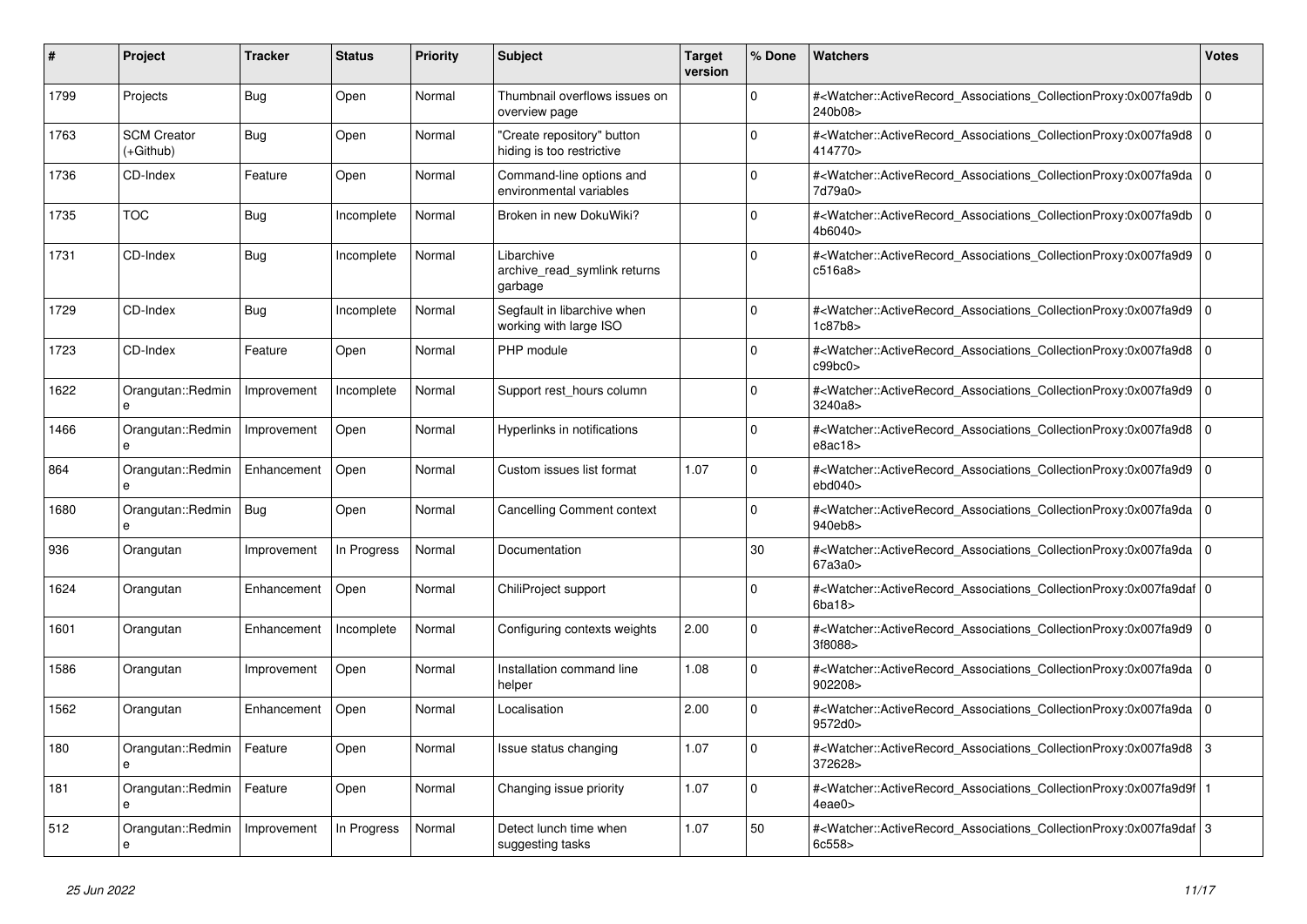| #       | <b>Project</b>          | <b>Tracker</b> | <b>Status</b> | <b>Priority</b> | <b>Subject</b>                                                        | <b>Target</b><br>version | % Done      | <b>Watchers</b>                                                                                                                                          | <b>Votes</b>   |
|---------|-------------------------|----------------|---------------|-----------------|-----------------------------------------------------------------------|--------------------------|-------------|----------------------------------------------------------------------------------------------------------------------------------------------------------|----------------|
| 895     | Orangutan::Redmin<br>e  | Feature        | Open          | Normal          | Changing custom fields and<br>other issue properties                  | 1.07                     | $\Omega$    | # <watcher::activerecord_associations_collectionproxy:0x007fa9db<br>4813b8&gt;</watcher::activerecord_associations_collectionproxy:0x007fa9db<br>        |                |
| 1597    | Orangutan::Redmin<br>e  | Improvement    | Open          | Normal          | Support Redmine 1.1.0 "No<br>events"                                  | 1.08                     | $\Omega$    | # <watcher::activerecord_associations_collectionproxy:0x007fa9db<br>2e1d00&gt;</watcher::activerecord_associations_collectionproxy:0x007fa9db<br>        | $\overline{0}$ |
| 1609    | Orangutan::Redmin<br>e  | Improvement    | Open          | Normal          | Use text similarity score when<br>suggesting renaming or<br>replacing | 1.07                     | $\Omega$    | # <watcher::activerecord_associations_collectionproxy:0x007fa9d9 0<br=""  ="">a1a600&gt;</watcher::activerecord_associations_collectionproxy:0x007fa9d9> |                |
| 1613    | Orangutan::Redmin       | Bug            | Open          | Normal          | Guarantee that a notification will 1.08<br>come to end user           |                          | $\Omega$    | # <watcher::activerecord_associations_collectionproxy:0x007fa9db<br>8d9be0&gt;</watcher::activerecord_associations_collectionproxy:0x007fa9db<br>        |                |
| 1678    | Orangutan::Redmin       | Improvement    | Open          | Normal          | Suggest changing issue when<br>default issue is closed                | 1.07                     | $\Omega$    | # <watcher::activerecord_associations_collectionproxy:0x007fa9d8<br>7a3198&gt;</watcher::activerecord_associations_collectionproxy:0x007fa9d8<br>        | $\Omega$       |
| 1298    | Orangutan               | Improvement    | Open          | Normal          | Context help for some<br>Orangutan messages                           |                          | $\Omega$    | # <watcher::activerecord 0<br="" associations="" collectionproxy:0x007fa9da=""  ="">b44ed0</watcher::activerecord>                                       |                |
| 918     | Orangutan               | Improvement    | Open          | Normal          | Profiler/optimization                                                 | 1.07                     | $\Omega$    | # <watcher::activerecord associations="" collectionproxy:0x007fa9db<br="">413958&gt;</watcher::activerecord>                                             | $\Omega$       |
| 2442    | <b>Contact Form</b>     | Feature        | <b>New</b>    | Minor           | Put sender's email into From                                          |                          | $\Omega$    | # <watcher::activerecord_associations_collectionproxy:0x007fa9d9<br>cd3a68</watcher::activerecord_associations_collectionproxy:0x007fa9d9<br>            | $\mathbf 0$    |
| 2441    | <b>Project Sections</b> | Improvement    | Incomplete    | Minor           | Option to collapse section                                            |                          | $\Omega$    | # <watcher::activerecord_associations_collectionproxy:0x007fa9da 0<br=""  ="">a662e8&gt;</watcher::activerecord_associations_collectionproxy:0x007fa9da> |                |
| 1906    | <b>WikiNG</b>           | Enhancement    | Incomplete    | Minor           | External Redmine links                                                |                          | $\Omega$    | # <watcher::activerecord_associations_collectionproxy:0x007fa9db<br>6ad380&gt;</watcher::activerecord_associations_collectionproxy:0x007fa9db<br>        |                |
| 2433    | WordMine                | Feature        | Open          | Minor           | Link Redmine issue with<br><b>WordPress comment</b>                   |                          | $\Omega$    | # <watcher::activerecord_associations_collectionproxy:0x007fa9db 0<br=""  ="">c8e0b0&gt;</watcher::activerecord_associations_collectionproxy:0x007fa9db> |                |
| ISSUE-1 | <b>ISSUE-id</b>         | Support        | Deferred      | Minor           | Need a function to display issue<br>id                                |                          | $\Omega$    | # <watcher::activerecord associations="" collectionproxy:0x007fa9da<br="">8268e8&gt;</watcher::activerecord>                                             | l 0            |
| 2413    | <b>WikiNG</b>           | Feature        | Incomplete    | Minor           | Custom links syntax                                                   |                          | $\Omega$    | # <watcher::activerecord associations="" collectionproxy:0x007fa9db<br="">44d1d0&gt;</watcher::activerecord>                                             | $\mathbf 0$    |
| 2414    | Red-Andy                | Feature        | Incomplete    | Minor           | Break long application.css into<br>sections?                          |                          | $\Omega$    | # <watcher::activerecord_associations_collectionproxy:0x007fa9d8 0<br=""  ="">cb2468&gt;</watcher::activerecord_associations_collectionproxy:0x007fa9d8> |                |
| 2406    | Projects                | Feature        | Open          | Minor           | List of forks for projects                                            |                          | $\Omega$    | # <watcher::activerecord associations="" collectionproxy:0x007fa9db<br="">176c40&gt;</watcher::activerecord>                                             | l 0            |
| 2405    | Sidebar Content         | Feature        | Open          | Minor           | Edit link for Wiki pages                                              | 0.2.0                    | $\mathbf 0$ | # <watcher::activerecord associations="" collectionproxy:0x007fa9d8<br="">72b7d8&gt;</watcher::activerecord>                                             | $\mathbf 0$    |
| 2234    | WikiNG                  | Enhancement    | Incomplete    | Minor           | Avatars in user links?                                                |                          | $\Omega$    | # <watcher::activerecord_associations_collectionproxy:0x007fa9db 0<br=""  ="">e346f8&gt;</watcher::activerecord_associations_collectionproxy:0x007fa9db> |                |
| 2368    | RedWord                 | Bug            | Open          | Minor           | Next and prev links for<br>multi-page articles                        |                          | $\Omega$    | # <watcher::activerecord_associations_collectionproxy:0x007fa9d9<br>dc0548&gt;</watcher::activerecord_associations_collectionproxy:0x007fa9d9<br>        | l 0            |
| 1868    | Projects                | Feature        | Reopened      | Minor           | Author in Google search results                                       |                          | 80          | # <watcher::activerecord_associations_collectionproxy:0x007fa9da<br>99b020&gt;</watcher::activerecord_associations_collectionproxy:0x007fa9da<br>        | $\overline{0}$ |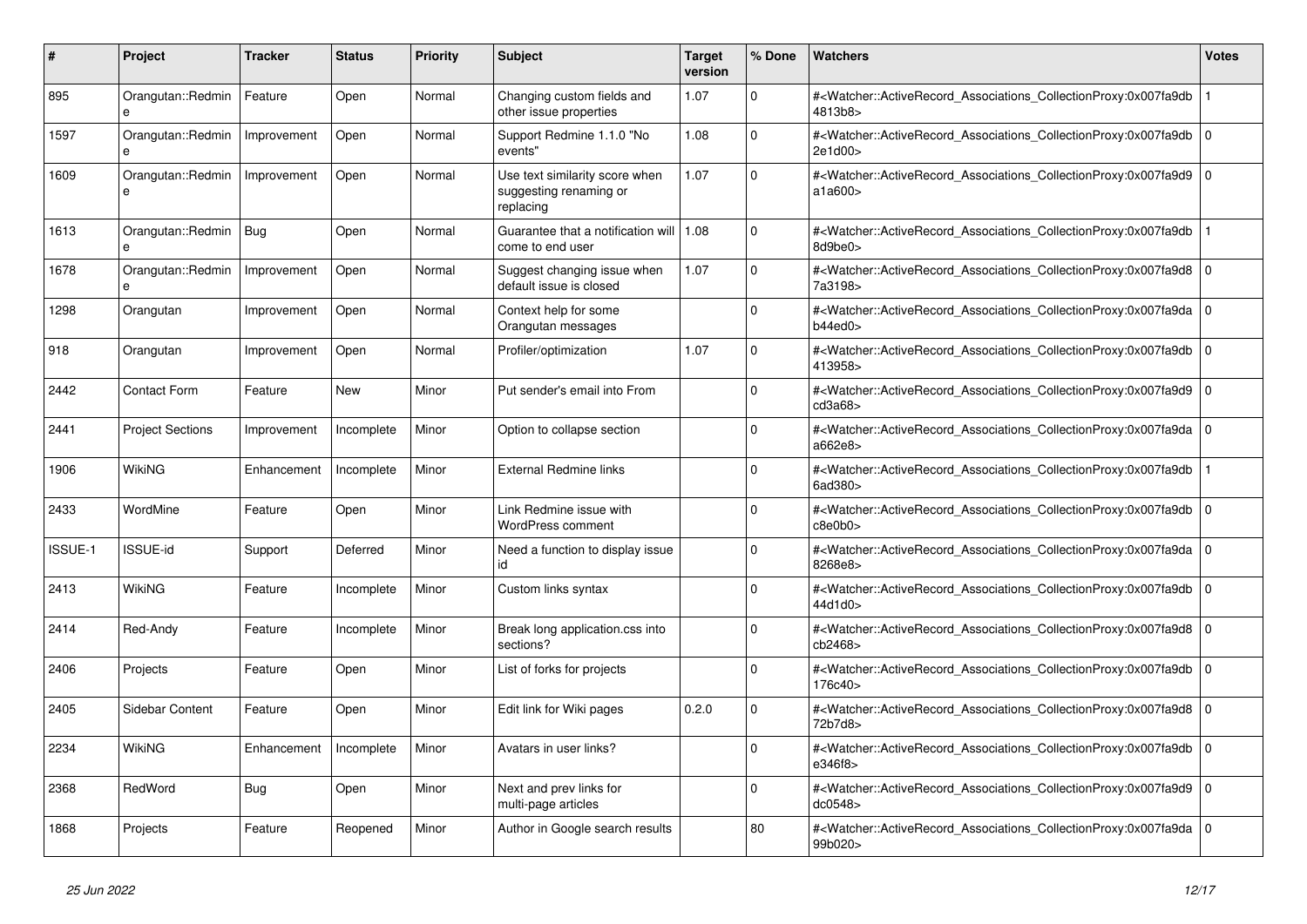| #    | Project                | <b>Tracker</b> | <b>Status</b> | <b>Priority</b> | <b>Subject</b>                                         | <b>Target</b><br>version | % Done      | <b>Watchers</b>                                                                                                                                          | <b>Votes</b> |
|------|------------------------|----------------|---------------|-----------------|--------------------------------------------------------|--------------------------|-------------|----------------------------------------------------------------------------------------------------------------------------------------------------------|--------------|
| 2007 | <b>Extended Fields</b> | Feature        | Incomplete    | Minor           | Projects listing sorting                               |                          | $\Omega$    | # <watcher::activerecord_associations_collectionproxy:0x007fa9db<br>80ed28&gt;</watcher::activerecord_associations_collectionproxy:0x007fa9db<br>        | $\mathbf 0$  |
| 2293 | WikiNG                 | Enhancement    | Open          | Minor           | Extended user column                                   |                          | $\Omega$    | # <watcher::activerecord 0<br="" associations="" collectionproxy:0x007fa9db=""  ="">cd79b8&gt;</watcher::activerecord>                                   |              |
| 1907 | WikiNG                 | Feature        | Incomplete    | Minor           | Social links                                           |                          | $\Omega$    | # <watcher::activerecord associations="" collectionproxy:0x007fa9db<br="">7e00e0&gt;</watcher::activerecord>                                             |              |
| 2221 | <b>Extended Fields</b> | Support        | Deferred      | Minor           | Need a fix for list.html.erb                           |                          | $\Omega$    | # <watcher::activerecord_associations_collectionproxy:0x007fa9d7 0<br=""  ="">d1b040</watcher::activerecord_associations_collectionproxy:0x007fa9d7>     |              |
| 2170 | <b>Contact Form</b>    | Feature        | Open          | Minor           | Optional email format validation                       |                          | $\Omega$    | # <watcher::activerecord associations="" collectionproxy:0x007fa9d8<br="">d69ed8</watcher::activerecord>                                                 | $\mathbf 0$  |
| 2186 | <b>Extended Fields</b> | Feature        | Open          | Minor           | <b>Custom DateTime Field</b>                           |                          | $\Omega$    | # <watcher::activerecord associations="" collectionproxy:0x007fa9db<br="">d82638&gt;</watcher::activerecord>                                             | $\mathbf 0$  |
| 2156 | <b>Extended Fields</b> | Feature        | Incomplete    | Minor           | Per user values?                                       |                          | $\Omega$    | # <watcher::activerecord_associations_collectionproxy:0x007fa9d9 0<br=""  ="">9ec3b8</watcher::activerecord_associations_collectionproxy:0x007fa9d9>     |              |
| 1997 | <b>Download Button</b> | Feature        | Open          | Minor           | Project module                                         |                          | $\Omega$    | # <watcher::activerecord_associations_collectionproxy:0x007fa9da 0<br=""  ="">ef1380&gt;</watcher::activerecord_associations_collectionproxy:0x007fa9da> |              |
| 2130 | WikiNG                 | Feature        | Incomplete    | Minor           | Function references                                    |                          | $\Omega$    | # <watcher::activerecord associations="" collectionproxy:0x007fa9d9<br="">9e8498&gt;</watcher::activerecord>                                             | $\mathbf 0$  |
| 2106 | Projects               | Improvement    | Incomplete    | Minor           | Gravatar upload                                        |                          | $\Omega$    | # <watcher::activerecord associations="" collectionproxy:0x007fa9cc<br="">00b478&gt;</watcher::activerecord>                                             | $\mathbf 0$  |
| 1999 | Sidebar Content        | Feature        | Incomplete    | Minor           | Project module                                         |                          | $\Omega$    | # <watcher::activerecord_associations_collectionproxy:0x007fa9db  <br="">9ab6e0&gt;</watcher::activerecord_associations_collectionproxy:0x007fa9db>      | $\mathbf 0$  |
| 2103 | <b>Extended Fields</b> | Feature        | Incomplete    | Minor           | Support multiple for Project                           |                          | $\Omega$    | # <watcher::activerecord_associations_collectionproxy:0x007fa9d9  <br="">256d38&gt;</watcher::activerecord_associations_collectionproxy:0x007fa9d9>      | $\mathbf 0$  |
| 2086 | Projects               | Improvement    | Incomplete    | Minor           | Latest stable version                                  |                          | $\Omega$    | # <watcher::activerecord associations="" collectionproxy:0x007fa9db<br="">a19938&gt;</watcher::activerecord>                                             | $\mathbf 0$  |
| 2037 | Projects               | Improvement    | Open          | Minor           | Completeness bars on start<br>page                     |                          | 0           | # <watcher::activerecord_associations_collectionproxy:0x007fa9da 0<br=""  ="">d2bcd0</watcher::activerecord_associations_collectionproxy:0x007fa9da>     |              |
| 2036 | Projects               | Enhancement    | Open          | Minor           | Global news                                            |                          | $\Omega$    | # <watcher::activerecord_associations_collectionproxy:0x007fa9da 0<br=""  ="">368338&gt;</watcher::activerecord_associations_collectionproxy:0x007fa9da> |              |
| 2035 | Orangutan              | Improvement    | Open          | Minor           | Direct communication between<br>a monkey and Orangutan | 1.06                     | $\Omega$    | # <watcher::activerecord associations="" collectionproxy:0x007fa9d9<br="">56d120&gt;</watcher::activerecord>                                             | $\mathbf 0$  |
| 2032 | Projects               | Improvement    | Open          | Minor           | Quick way to submit Orangutan<br>omission              |                          | $\Omega$    | # <watcher::activerecord 0<br="" associations="" collectionproxy:0x007fa9da=""  ="">626ca0&gt;</watcher::activerecord>                                   |              |
| 2031 | Projects               | Improvement    | Open          | Minor           | News sidebar                                           |                          | $\mathbf 0$ | # <watcher::activerecord associations="" collectionproxy:0x007fa9da<br="">8282b0&gt;</watcher::activerecord>                                             | $\mathbf 0$  |
| 2013 | <b>Role Shift</b>      | Feature        | Incomplete    | Minor           | Resource shifts                                        |                          | $\Omega$    | # <watcher::activerecord_associations_collectionproxy:0x007fa9da 0<br=""  ="">c1ee50&gt;</watcher::activerecord_associations_collectionproxy:0x007fa9da> |              |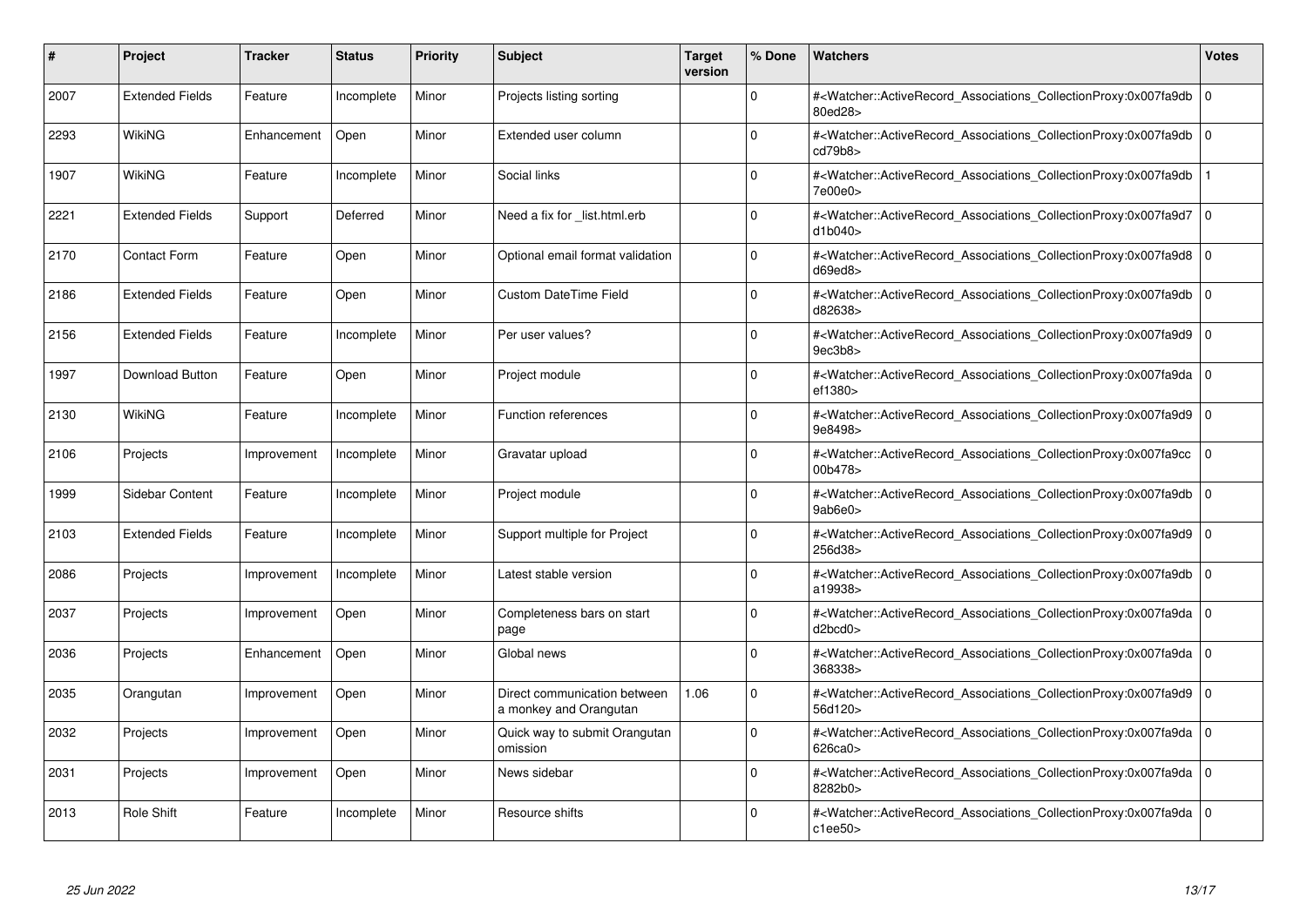| #    | <b>Project</b>                | <b>Tracker</b> | <b>Status</b> | <b>Priority</b> | <b>Subject</b>                                                                           | <b>Target</b><br>version | % Done      | <b>Watchers</b>                                                                                                                                           | Votes          |
|------|-------------------------------|----------------|---------------|-----------------|------------------------------------------------------------------------------------------|--------------------------|-------------|-----------------------------------------------------------------------------------------------------------------------------------------------------------|----------------|
| 170  | Orangutan::Redmin<br>$\theta$ | Feature        | Open          | Minor           | <b>Issue creation</b>                                                                    | 1.06                     | $\Omega$    | # <watcher::activerecord_associations_collectionproxy:0x007fa9dbf 2<br="">76b10&gt;</watcher::activerecord_associations_collectionproxy:0x007fa9dbf>      |                |
| 2006 | <b>Extended Fields</b>        | Feature        | Incomplete    | Minor           | Users listing sorting                                                                    |                          | 0           | # <watcher::activerecord_associations_collectionproxy:0x007fa9db<br>69e3d0&gt;</watcher::activerecord_associations_collectionproxy:0x007fa9db<br>         | l O            |
| 2005 | <b>Extended Fields</b>        | Feature        | Incomplete    | Minor           | Paging for projects listing                                                              |                          | $\Omega$    | # <watcher::activerecord_associations_collectionproxy:0x007fa9db<br>3c1450</watcher::activerecord_associations_collectionproxy:0x007fa9db<br>             | l o            |
| 1996 | <b>Author Box</b>             | Feature        | Incomplete    | Minor           | Project module                                                                           |                          | O           | # <watcher::activerecord_associations_collectionproxy:0x007fa9db<br>18fd30&gt;</watcher::activerecord_associations_collectionproxy:0x007fa9db<br>         | l 0            |
| 1963 | Projects                      | Feature        | Open          | Minor           | Issues/messages count                                                                    |                          | $\mathbf 0$ | # <watcher::activerecord_associations_collectionproxy:0x007fa9d8<br>7674b8&gt;</watcher::activerecord_associations_collectionproxy:0x007fa9d8<br>         | $\overline{0}$ |
| 1990 | Projects                      | Improvement    | Incomplete    | Minor           | anti notificatin spam - fine<br>grained mail distribution                                |                          | $\Omega$    | # <watcher::activerecord associations="" collectionproxy:0x007fa9db<br="">489ba8&gt;</watcher::activerecord>                                              |                |
| 1984 | Subscription                  | Feature        | Incomplete    | Minor           | Redirecting back after<br>registration/loginRedirecting<br>back after registration/login |                          | O           | # <watcher::activerecord associations="" collectionproxy:0x007fa9d9<br="">cbb0d0&gt;</watcher::activerecord>                                              | ۱o             |
| 1577 | Orangutan                     | Feature        | Open          | Minor           | Roster suggestions                                                                       |                          | O           | # <watcher::activerecord_associations_collectionproxy:0x007fa9d9 0<br=""  ="">a99b58&gt;</watcher::activerecord_associations_collectionproxy:0x007fa9d9>  |                |
| 1970 | <b>Contact Form</b>           | Feature        | Open          | Minor           | Contact link                                                                             |                          | 0           | # <watcher::activerecord_associations_collectionproxy:0x007fa9daf 0<br=""  ="">e3b30&gt;</watcher::activerecord_associations_collectionproxy:0x007fa9daf> |                |
| 1956 | <b>Extended Fields</b>        | Feature        | Incomplete    | Minor           | SIP link                                                                                 |                          | 0           | # <watcher::activerecord_associations_collectionproxy:0x007fa9da<br>a90228&gt;</watcher::activerecord_associations_collectionproxy:0x007fa9da<br>         | ۱o             |
| 1948 | Projects                      | Feature        | Open          | Minor           | Testimonials / Used by                                                                   |                          | Ō           | # <watcher::activerecord associations="" collectionproxy:0x007fa9db<br="">638df0&gt;</watcher::activerecord>                                              | ۱o             |
| 1942 | <b>WikiNG</b>                 | Feature        | Incomplete    | Minor           | Support for target in links                                                              |                          | $\Omega$    | # <watcher::activerecord associations="" collectionproxy:0x007fa9da<br="">6b0310&gt;</watcher::activerecord>                                              | l O            |
| 1921 | Orangutan                     | Enhancement    | Open          | Minor           | <b>RSS monkey</b>                                                                        |                          | 0           | # <watcher::activerecord associations="" collectionproxy:0x007fa9d9<br="">d14540&gt;</watcher::activerecord>                                              | l 0            |
| 1913 | <b>WikiNG</b>                 | Enhancement    | Incomplete    | Minor           | External Debian/Ubuntu bugs                                                              |                          | $\Omega$    | # <watcher::activerecord associations="" collectionproxy:0x007fa9da<br="">005600&gt;</watcher::activerecord>                                              | l o            |
| 1909 | Orangutan                     | Enhancement    | Incomplete    | Minor           | Orangutan::Kayako                                                                        |                          | $\Omega$    | # <watcher::activerecord_associations_collectionproxy:0x007fa9d9<br>aeecc0&gt;</watcher::activerecord_associations_collectionproxy:0x007fa9d9<br>         | 0              |
| 1900 | WikiNG                        | Feature        | Incomplete    | Minor           | Singe bracket smiley                                                                     |                          | 0           | # <watcher::activerecord_associations_collectionproxy:0x007fa9da<br>bbc188&gt;</watcher::activerecord_associations_collectionproxy:0x007fa9da<br>         | l 0            |
| 1899 | WikiNG                        | Improvement    | Incomplete    | Minor           | Ignore conditions on preview                                                             |                          | $\Omega$    | # <watcher::activerecord_associations_collectionproxy:0x007fa9db<br>bf11c0</watcher::activerecord_associations_collectionproxy:0x007fa9db<br>             | l O            |
| 1893 | Orangutan                     | Enhancement    | Open          | Minor           | Twitter monkey                                                                           |                          | $\Omega$    | # <watcher::activerecord associations="" collectionproxy:0x007fa9d9<br="">65e660&gt;</watcher::activerecord>                                              | l 0            |
| 1846 | Advertising                   | Feature        | Open          | Minor           | Page configuration                                                                       | 0.3.0                    | $\Omega$    | # <watcher::activerecord_associations_collectionproxy:0x007fa9d9<br>acbb30&gt;</watcher::activerecord_associations_collectionproxy:0x007fa9d9<br>         | l O            |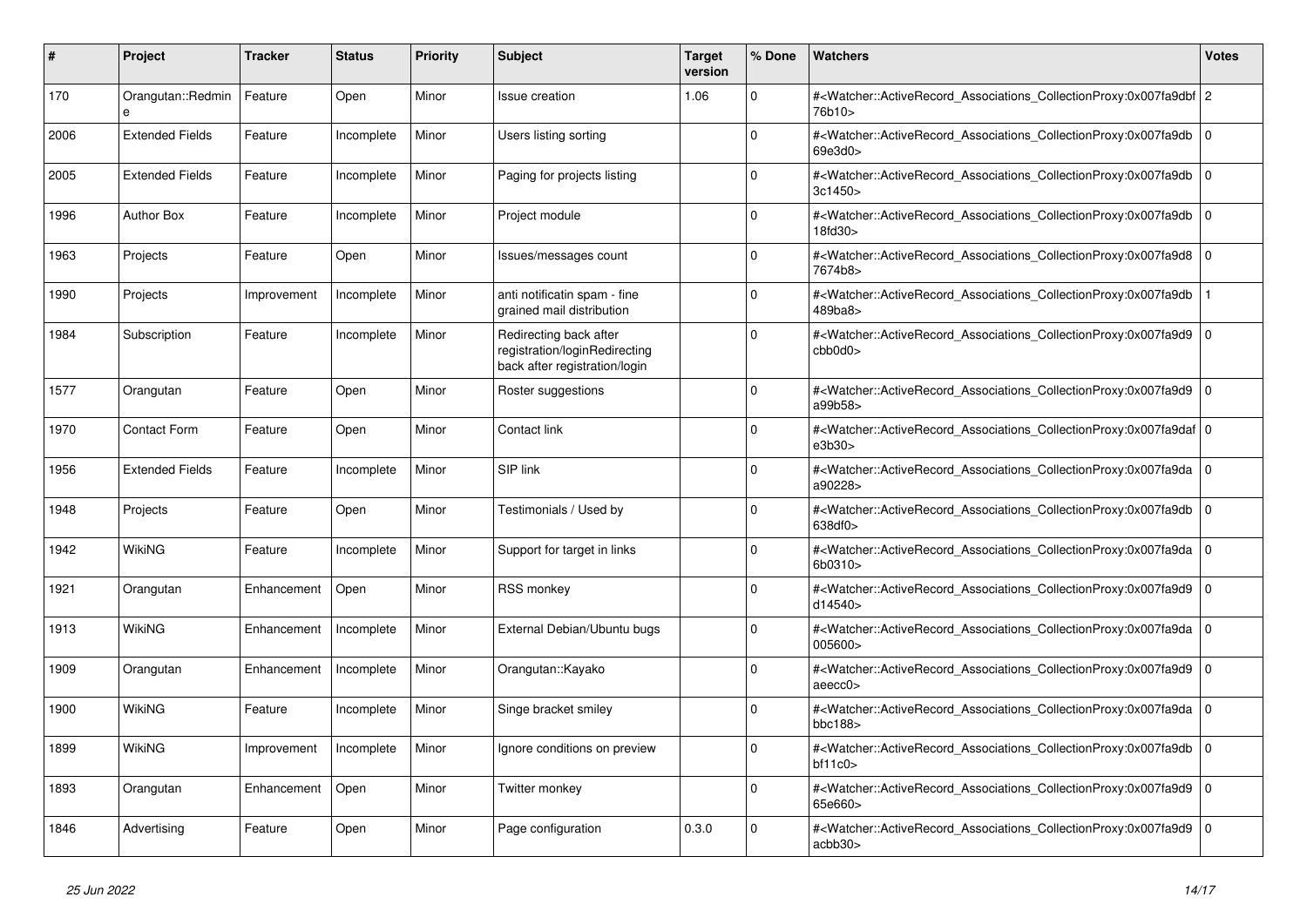| #    | Project                | <b>Tracker</b> | <b>Status</b> | <b>Priority</b> | <b>Subject</b>                                                                     | <b>Target</b><br>version | % Done   | <b>Watchers</b>                                                                                                                                          | <b>Votes</b>   |
|------|------------------------|----------------|---------------|-----------------|------------------------------------------------------------------------------------|--------------------------|----------|----------------------------------------------------------------------------------------------------------------------------------------------------------|----------------|
| 1845 | Advertising            | Feature        | Open          | Minor           | Per project management                                                             | 0.3.0                    | $\Omega$ | # <watcher::activerecord associations="" collectionproxy:0x007fa9d9<br="">a261f8&gt;</watcher::activerecord>                                             | $\mathbf 0$    |
| 1029 | Orangutan::Redmin<br>e | Improvement    | Open          | Minor           | Respect user's Redmine<br>notifications settings                                   | 1.06                     | $\Omega$ | # <watcher::activerecord_associations_collectionproxy:0x007fa9db 0<br="">58ea80&gt;</watcher::activerecord_associations_collectionproxy:0x007fa9db>      |                |
| 1615 | Orangutan::Redmin<br>e | Improvement    | Open          | Minor           | Notify assignee when new<br>watcher is added                                       | 1.06                     | $\Omega$ | # <watcher::activerecord associations="" collectionproxy:0x007fa9d9<br="">3da560&gt;</watcher::activerecord>                                             |                |
| 1704 | Orangutan::Redmin<br>e | Enhancement    | Open          | Minor           | Notify about votes                                                                 | 1.06                     | $\Omega$ | # <watcher::activerecord_associations_collectionproxy:0x007fa9d8 0<br=""  ="">ed9570&gt;</watcher::activerecord_associations_collectionproxy:0x007fa9d8> |                |
| 1600 | Orangutan              | Enhancement    | Open          | Minor           | Change configuration file format 2.00                                              |                          | $\Omega$ | # <watcher::activerecord_associations_collectionproxy:0x007fa9d8 0<br=""  ="">d8bbaa</watcher::activerecord_associations_collectionproxy:0x007fa9d8>     |                |
| 1831 | Projects               | Feature        | Incomplete    | Minor           | Automatically include mail<br>conversations                                        |                          | $\Omega$ | # <watcher::activerecord_associations_collectionproxy:0x007fa9d8<br>192830&gt;</watcher::activerecord_associations_collectionproxy:0x007fa9d8<br>        | l 0            |
| 1596 | Orangutan::Redmin      | Enhancement    | Open          | Minor           | PostgreSQL                                                                         | 1.08                     | $\Omega$ | # <watcher::activerecord_associations_collectionproxy:0x007fa9d9 0<br=""  ="">c3d220&gt;</watcher::activerecord_associations_collectionproxy:0x007fa9d9> |                |
| 1104 | Orangutan::Redmin<br>e | Feature        | Incomplete    | Minor           | Automatic overtime tracking                                                        |                          | $\Omega$ | # <watcher::activerecord associations="" collectionproxy:0x007fa9d8<br="">e782e8&gt;</watcher::activerecord>                                             | $\mathbf 0$    |
| 1721 | CD-Index               | Feature        | Open          | Minor           | Man page for cdfind                                                                |                          | $\Omega$ | # <watcher::activerecord_associations_collectionproxy:0x007fa9db 0<br=""  ="">a8d568&gt;</watcher::activerecord_associations_collectionproxy:0x007fa9db> |                |
| 1720 | CD-Index               | Feature        | Open          | Minor           | Man page for cdindex                                                               |                          | $\Omega$ | # <watcher::activerecord 0<br="" associations="" collectionproxy:0x007fa9d8=""  ="">86e140&gt;</watcher::activerecord>                                   |                |
| 1619 | Orangutan              | Feature        | Open          | Minor           | Avatar                                                                             |                          | $\Omega$ | # <watcher::activerecord associations="" collectionproxy:0x007fa9db<br="">0648e8&gt;</watcher::activerecord>                                             | $\overline{2}$ |
| 971  | Orangutan::Redmin<br>e | Improvement    | Incomplete    | Minor           | Confirm before taking text as a<br>task/entry description                          |                          | $\Omega$ | # <watcher::activerecord associations="" collectionproxy:0x007fa9d9<br="">5a24b0&gt;</watcher::activerecord>                                             |                |
| 974  | Orangutan              | Enhancement    | Open          | Minor           | Rich text/formatting support                                                       | 2.00                     | $\Omega$ | # <watcher::activerecord associations="" collectionproxy:0x007fa9da<br="">c5d5d8</watcher::activerecord>                                                 | 3              |
| 1618 | Orangutan              | Enhancement    | Open          | Minor           | Support subrequests in single<br>request message                                   | 2.00                     | $\Omega$ | # <watcher::activerecord_associations_collectionproxy:0x007fa9db<br>10d7b8&gt;</watcher::activerecord_associations_collectionproxy:0x007fa9db<br>        |                |
| 1089 | Orangutan              | Improvement    | Open          | Minor           | Migrate to contexts<br>dependencies/relations from<br>weights                      | 2.00                     | $\Omega$ | # <watcher::activerecord associations="" collectionproxy:0x007fa9d8<br="">6d55b8&gt;</watcher::activerecord>                                             | l 0            |
| 1075 | Orangutan              | Enhancement    | In Progress   | Minor           | Separate Orangutan core<br>(reusable bot code) from<br>Redmine code                | 2.00                     | $\Omega$ | # <watcher::activerecord associations="" collectionproxy:0x007fa9da<br="">3732d8&gt;</watcher::activerecord>                                             | l 0            |
| 1028 | Orangutan              | Feature        | Incomplete    | Minor           | Recognizing English text<br>accidentally entered with<br>different keyboard layout |                          | $\Omega$ | # <watcher::activerecord_associations_collectionproxy:0x007fa9d9<br>3d7a40&gt;</watcher::activerecord_associations_collectionproxy:0x007fa9d9<br>        |                |
| 1465 | Orangutan              | Enhancement    | Open          | Minor           | Pagination                                                                         |                          | $\Omega$ | # <watcher::activerecord 0<br="" associations="" collectionproxy:0x007fa9d8=""  ="">3dbcb8&gt;</watcher::activerecord>                                   |                |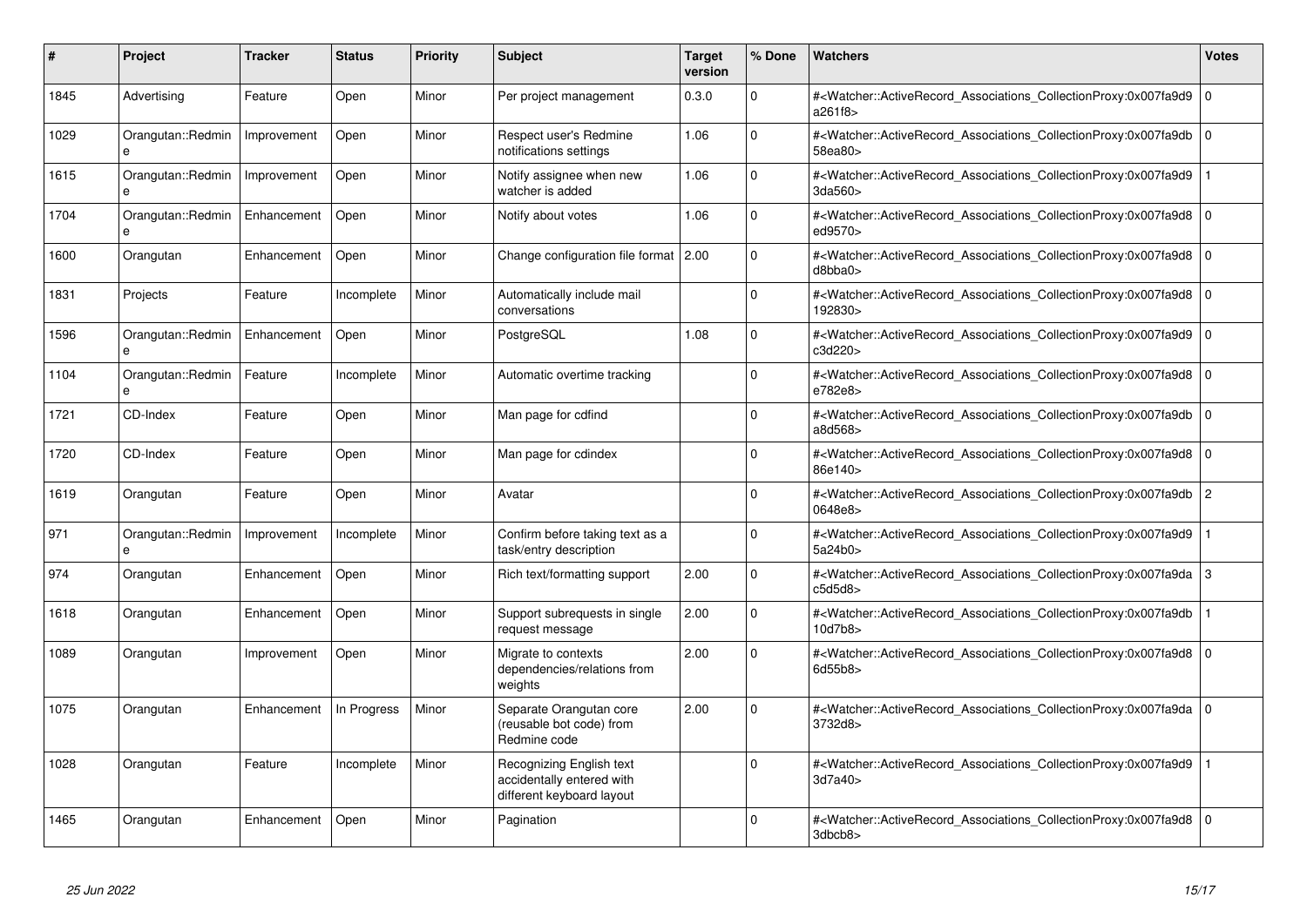| #    | Project                | <b>Tracker</b> | <b>Status</b> | <b>Priority</b> | <b>Subject</b>                                                                      | <b>Target</b><br>version | % Done   | <b>Watchers</b>                                                                                                                                              | <b>Votes</b> |
|------|------------------------|----------------|---------------|-----------------|-------------------------------------------------------------------------------------|--------------------------|----------|--------------------------------------------------------------------------------------------------------------------------------------------------------------|--------------|
| 1337 | Orangutan::Redmin<br>e | Feature        | Incomplete    | Minor           | Automatic time tracking                                                             |                          | $\Omega$ | # <watcher::activerecord_associations_collectionproxy:0x007fa9d8<br>bfd748&gt;</watcher::activerecord_associations_collectionproxy:0x007fa9d8<br>            | ١o           |
| 1083 | Orangutan::Redmin<br>e | Feature        | Open          | Minor           | Help context(s) for Redmine<br>text formatting syntax                               | 1.08                     | $\Omega$ | # <watcher::activerecord_associations_collectionproxy:0x007fa9d9<br>d28e00&gt;</watcher::activerecord_associations_collectionproxy:0x007fa9d9<br>            | l O          |
| 994  | Orangutan              | Enhancement    | Open          | Minor           | Topics or response modes                                                            | 2.00                     | $\Omega$ | # <watcher::activerecord_associations_collectionproxy:0x007fa9d9 0<br="">e2b8e8</watcher::activerecord_associations_collectionproxy:0x007fa9d9>              |              |
| 984  | Orangutan              | Feature        | Open          | Minor           | Survey context                                                                      |                          | $\Omega$ | # <watcher::activerecord_associations_collectionproxy:0x007fa9db<br>88f108&gt;</watcher::activerecord_associations_collectionproxy:0x007fa9db<br>            | $\mathbf 0$  |
| 973  | Orangutan::Redmin<br>e | Improvement    | Open          | Minor           | Issue description change<br>notification                                            | 1.08                     | $\Omega$ | # <watcher::activerecord_associations_collectionproxy:0x007fa9da 0<br="">77bb28&gt;</watcher::activerecord_associations_collectionproxy:0x007fa9da>          |              |
| 935  | Orangutan              | Feature        | Open          | Minor           | Invalid keyboard layout<br>translator                                               |                          | $\Omega$ | # <watcher::activerecord 0<br="" associations="" collectionproxy:0x007fa9da=""  ="">4ee0b8&gt;</watcher::activerecord>                                       |              |
| 910  | Orangutan              | Enhancement    | Open          | Minor           | Subjects or make Orangutan<br>remember issue id, project etc                        | 2.00                     | $\Omega$ | # <watcher::activerecord associations="" collectionproxy:0x007fa9d9<br="">6cba80&gt;</watcher::activerecord>                                                 | $\mathbf 0$  |
| 863  | Orangutan              | Feature        | Open          | Minor           | Personal TODO list                                                                  |                          | $\Omega$ | # <watcher::activerecord_associations_collectionproxy:0x007fa9db 0<br=""  ="">8f61a0&gt;</watcher::activerecord_associations_collectionproxy:0x007fa9db>     |              |
| 862  | Orangutan              | Improvement    | Open          | Minor           | Support user first and last name 2.00<br>in requests                                |                          | $\Omega$ | # <watcher::activerecord_associations_collectionproxy:0x007fa9da 0<br=""  ="">bc6ac0</watcher::activerecord_associations_collectionproxy:0x007fa9da>         |              |
| 605  | Orangutan              | Feature        | Open          | Minor           | SVN monkey                                                                          |                          | $\Omega$ | # <watcher::activerecord associations="" collectionproxy:0x007fa9da<br="">ab9308&gt;</watcher::activerecord>                                                 |              |
| 215  | Orangutan::Redmin<br>e | Enhancement    | Incomplete    | Minor           | Support issue subject as an<br>answer to the issue questions                        |                          | $\Omega$ | # <watcher::activerecord_associations_collectionproxy:0x007fa9da 0<br="">e87c00&gt;</watcher::activerecord_associations_collectionproxy:0x007fa9da>          |              |
| 124  | Orangutan::Redmin<br>e | Feature        | Open          | Minor           | Let users specify what they did<br>during a break by answering on<br>break question |                          | $\Omega$ | # <watcher::activerecord_associations_collectionproxy:0x007fa9da 3<br="">99e5b8&gt;</watcher::activerecord_associations_collectionproxy:0x007fa9da>          |              |
| 20   | Orangutan::Redmin<br>e | Feature        | Open          | Minor           | Let user specify what he did<br>during a break                                      |                          | $\Omega$ | # <watcher::activerecord_associations_collectionproxy:0x007fa9db<br>304620&gt;</watcher::activerecord_associations_collectionproxy:0x007fa9db<br>            | $\Omega$     |
| 184  | Orangutan::Redmin<br>e | Feature        | Open          | Minor           | Notifying about due date and<br>hours                                               | 1.07                     | $\Omega$ | # <watcher::activerecord_associations_collectionproxy:0x007fa9d9 2<br="">1eb970&gt;</watcher::activerecord_associations_collectionproxy:0x007fa9d9>          |              |
| 189  | Orangutan::Redmin<br>e | Improvement    | Open          | Minor           | Avoid taking text as a comment<br>for the task                                      |                          | $\Omega$ | # <watcher::activerecord_associations_collectionproxy:0x007fa9d9<br>55b6f0&gt;</watcher::activerecord_associations_collectionproxy:0x007fa9d9<br>            |              |
| 230  | Orangutan::Redmin<br>e | Feature        | Open          | Minor           | Starting task/time entry and new<br>issue at the same time                          |                          | $\Omega$ | # <watcher::activerecord_associations_collectionproxy:0x007fa9d9<br>bcc750<sub>&gt;</sub></watcher::activerecord_associations_collectionproxy:0x007fa9d9<br> | 3            |
| 969  | Orangutan::Redmin<br>e | Feature        | Open          | Minor           | Editing comments                                                                    | 1.08                     | $\Omega$ | # <watcher::activerecord_associations_collectionproxy:0x007fa9d8 2<br="">db6530&gt;</watcher::activerecord_associations_collectionproxy:0x007fa9d8>          |              |
| 1022 | Orangutan::Redmin<br>e | Feature        | Incomplete    | Minor           | Changing issue status<br>depending on user presence                                 |                          | $\Omega$ | # <watcher::activerecord_associations_collectionproxy:0x007fa9da 0<br=""  ="">d86888&gt;</watcher::activerecord_associations_collectionproxy:0x007fa9da>     |              |
| 1038 | Orangutan::Redmin<br>e | Improvement    | Open          | Minor           | More flexible syntax for adding<br>past tasks/entries                               |                          | $\Omega$ | # <watcher::activerecord_associations_collectionproxy:0x007fa9d8<br>004ec8&gt;</watcher::activerecord_associations_collectionproxy:0x007fa9d8<br>            | l O          |